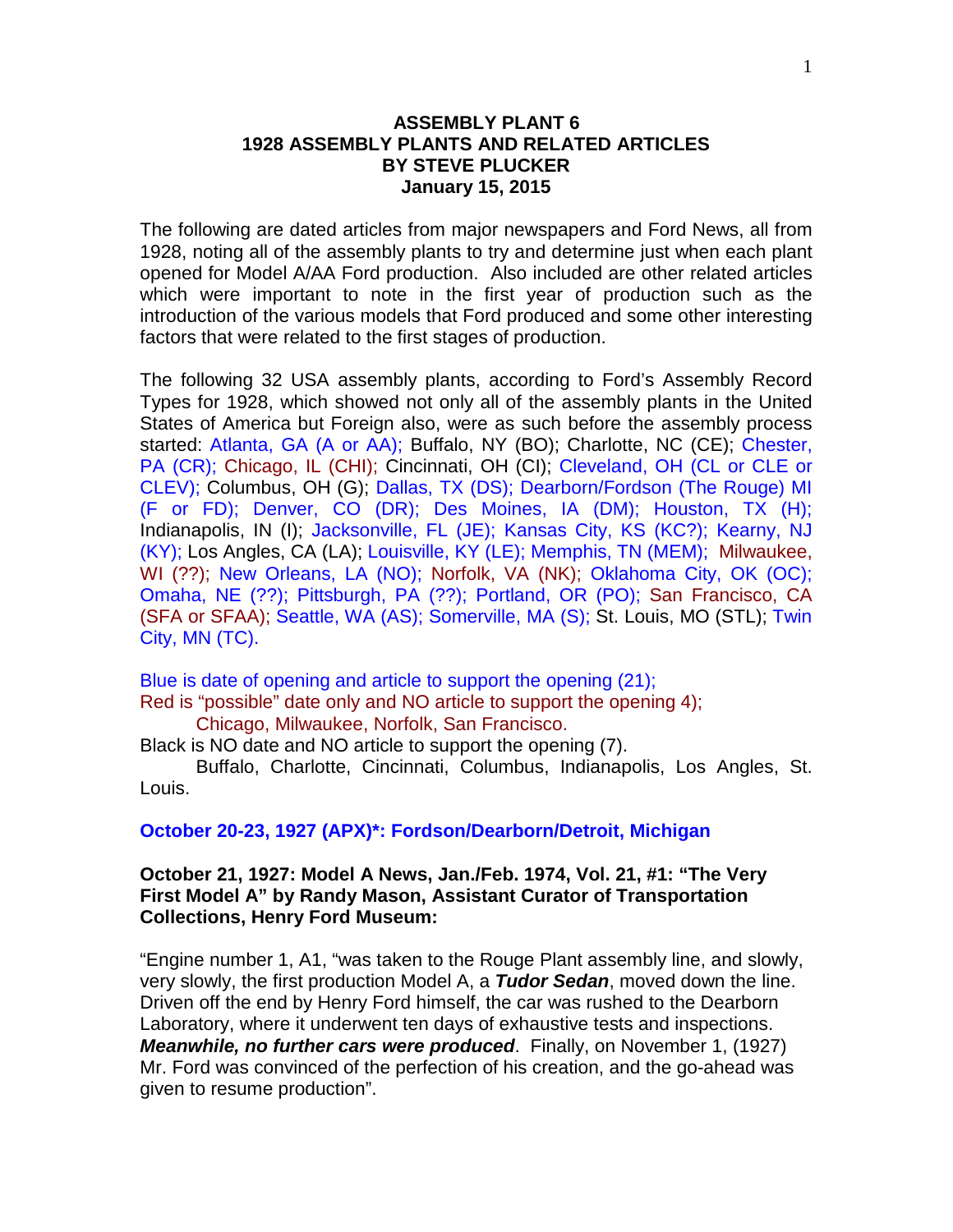## **October 26, 1927: The Detroit Times:**

### **Dealers See New Ford**

"Dealers, mostly from within 200 or 300 miles of Detroit, are being shown the new Ford cars in the experimental laboratories at Dearborn".

"The first group of dealers saw the cars Monday (October 24, 1927)…The cars the dealers are seeing are experimental Fords of the Model A type, mostly twodoor sedans. They are painted in a variety of colors of grays, greens, and blue".

"One dealer remarked, "How she rides!"; another was impressed by the tremendous acceleration of the new models; others were talking about the luxurious finish of the interiors".

### **October 28, 1927: The Detroit Times:**

# **Shakeup To Speed New Ford**

"Earlier production of the new Ford car will come as a result of the change in sales executives of the Ford Motor Company (by appointing F. L. Rockman…General sales manager for the Ford Motor Company)".

Rockman virtually put to rest the stories of discontent among the dealers of the Ford Motor Company because of the delays and the refusal to see them. The dealers were anxious to see the new Fords, which were in the experimental stages for the past two months but due to Rockman's actions, the dealers finally got to see them.

"With the installation of machinery for production of other parts to be completed in a few days, the Fordson plant is expected to start production".

"Dealers who saw the experimental cars at the Dearborn laboratories were informed that two-door sedans similar to those being tested would be the first models".

## **November 1, 1927: Model A News, Jan./Feb. 1974, Vol. 21, #1: "The Very First Model A" by Randy Mason, Assistant Curator of Transportation Collections, Henry Ford Museum:**

After seeing what the first Model A, A1, a Tudor Sedan did after the tests at the Dearborn Laboratory, Henry Ford then gave "the go-ahead…to resume production…at a token shake-down rate of about 20 cars per day".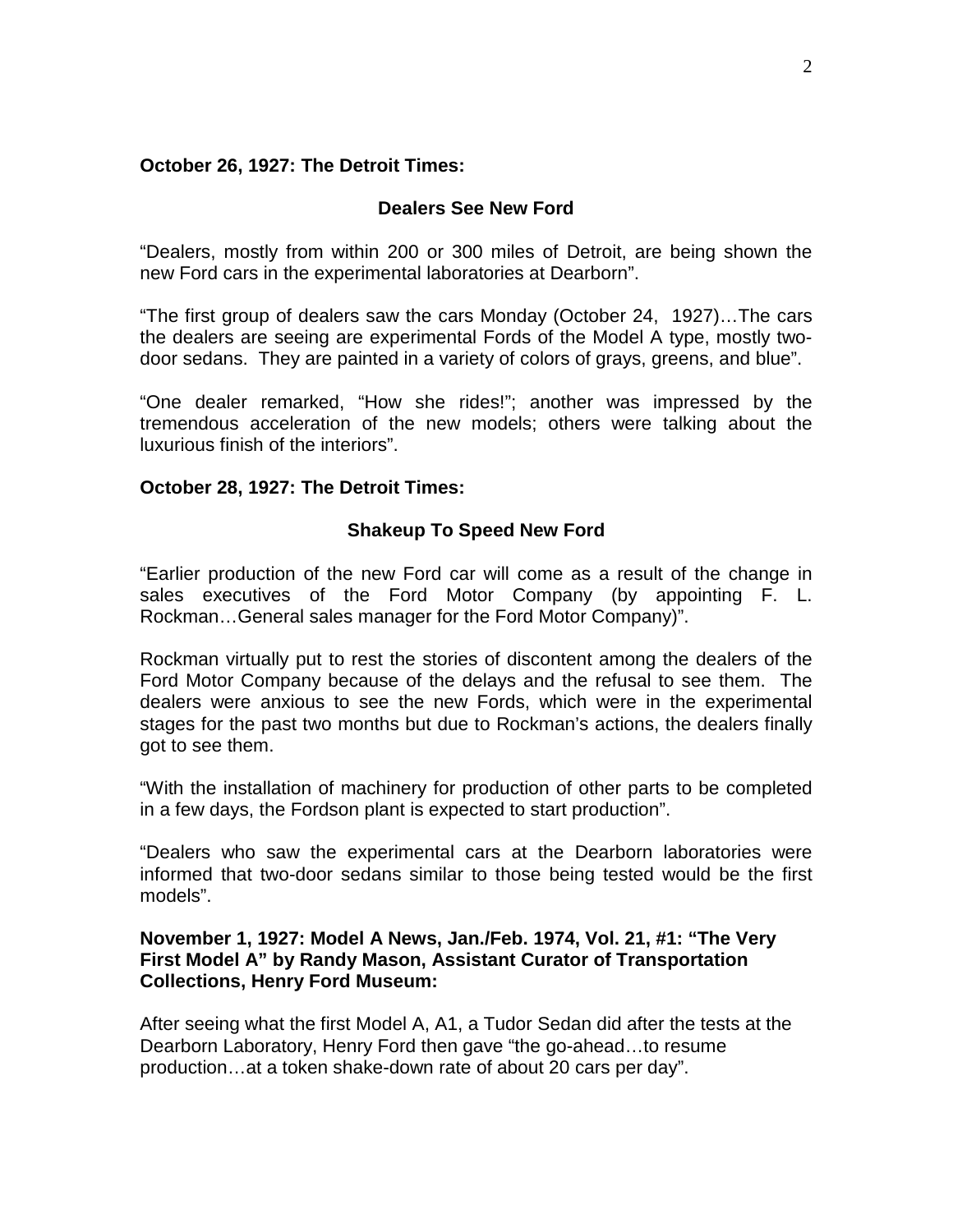#### **November 6, 1927: The Detroit Times:**

It was reported to The Detroit Times that 43,000 men were working at the Fordson plant last week, where the final assembly of the new Ford car will begin.

## **November 10, 1927 (APX): Dearborn/Fordson Detroit, Michigan**

### **November 10, 1927: The Detroit Times:**

Assembly had started at Fordson. It was reported that the new Ford car was on it's way to England:

"The first shipments of new Ford cars passed through Windsor today en route from Detroit to Boston. They will be shipped to England and put on exhibition immediately after their arrival".

"The shipments are understood to be among the first taken from Ford plants in Detroit and Fordson…to be displayed in London December 7 to 12."

## **November 20, 1927: The Detroit Times:**

# **Henry Ford O. K.'s New Model (Photo of Henry Ford stamping engine number A1)**

The caption read: "Henry Ford himself wielded the hammer and die to stamp the official "No. 1" on the block of the first new motor for the first of the Ford cars as it came from the assembly line". This is the photo with no date on the card in back of the engine. This was 30 days after when "A1" was stamped on October 20, 1927, according to Ford's daily production records.

*Note: There is thought that this photo was taken later than when it supposedly was taken on October 20, 1927 of another photo of the same but with the date on the card.*

**November 20, 1927: The Detroit Times:**

# **2000 Cars Daily By Friday (December 2, 1927)**

"The new car is being produced in increasing quantities, and it is expected that a daily capacity of 2,000 will have been reached by next Friday, (December 2, 1927), the day of its introduction to the public".

*Note: That was a huge estimate to have been made by the Ford Motor Company…By the end of December 2, 1927, only 1220 engines had been stamped by the company.*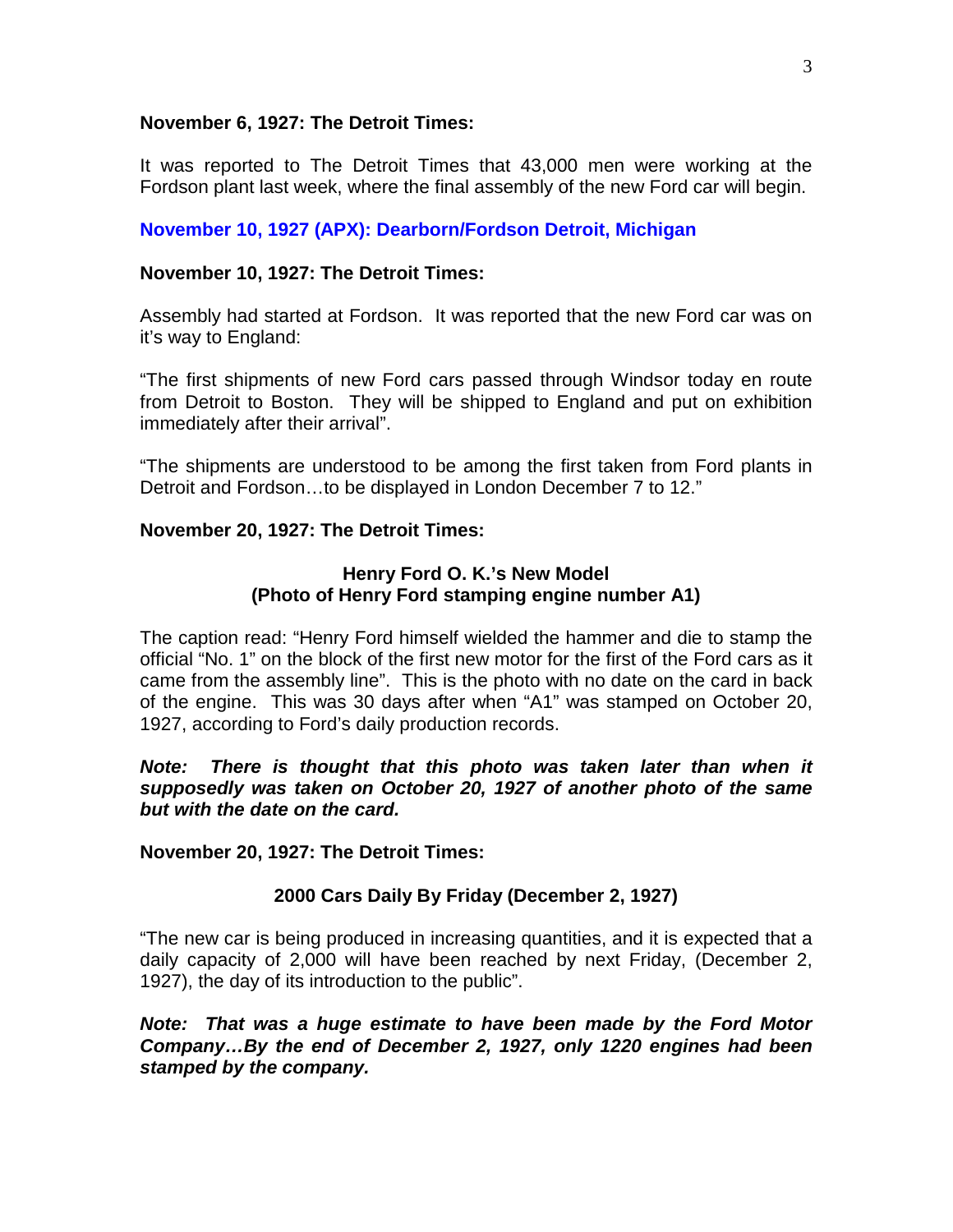"The only assembly line (in operation) is at Fordson". And employment was on the rise.

"At the same time, increase in employment is noticeable at Detroit plants supplying Ford".

"The Briggs Body Company, which has a contract for the coupe and the cabriolet, is delivering 20 bodies daily to Fordson. Monday (November 21, 1927) Briggs increases production at a rate of 50 daily until that factory …begins sending Ford 800 bodies of the two styles daily".

# *Note: Interesting on the Cabriolet…it was not introduced until January 1929…More than likely it was the Sport Coupe they may have been referring to.*

"The body division of the Budd Corporation in Detroit, which had a contract for one of the body styles, was reported as just getting into production".

# *Note: This was the Tudor Sedan.*

"The L. A. Young Industries, manufactures of springs for the upholstering, is reported working on Ford materials, which will, at a later date be manufactured by the motor king himself".

"The Midland Steel Products Company is in a like position, making frames for the Ford Motor Company. Ford has just started manufacture of a few of his own frames but this will be increased daily until most of the supply coming from Midland will be shut off".

Other outside companies Ford was dealing with were: "the Sparks-Withington Company, Firestone Tire and Rubber Company; Glidden Paint Company and the Champion Spark Plug Company".

### **November 27, 1927: The Detroit Times:**

## **City Gains Millions in Ford Plans Branch Managers Study Models as Production Gathers Speed**

The Ford Motor Company had essentially "refitted" the plant at Fordson and was bringing back jobs to Detroit by making more of his products there.

"Ford pointed out recently that refitting the Fordson plant meant that he was building an entirely new plant where the old one had stood".

"Production of the new car has started with a few hundred cars per day on one assembly line at Fordson".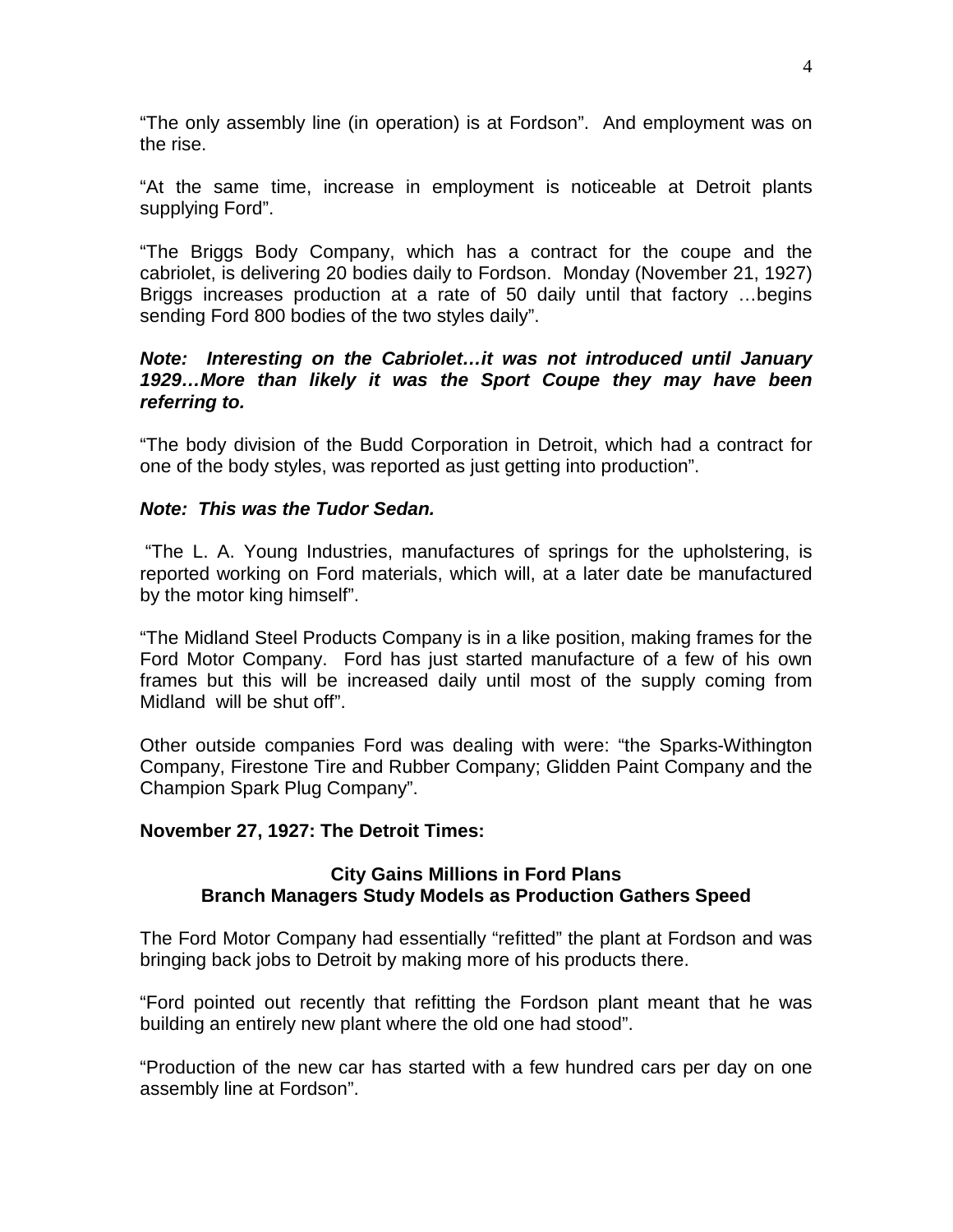"Last week branch managers in charge of the 33 plants worked on the final assembly line at Fordson, learning to put the new car together. Working with the regular final assembly employees, it gave them practical experience which they, in turn, will give their men".

### **December 2, 1927:**

This was a huge day in the history of the Ford Motor Company. This day was the formal introduction of the Model A/AA Ford to the American public.

## **December 19, 1927: Kearny, New Jersey**

**December 20, 1927: The New York Times:**

### **Edison A Passenger In A New Ford Car Rides Out of Kearny Factory in First Model A to Be Assembled There**

"Thomas A. Edison was a passenger this morning (December 19, 1927) in the first of the new model Fords (*a Tudor Sedan*) to be assembled in the Ford Motor Company's Eastern plant here".

"One-hundred and fifty Ford dealers and some reporters were on hand for the demonstration".

"Officially, what Mr. Edison did this morning was to accept the first car of the Kearny plant, a Niagara Blue Tudor, Model A, in the name of the DeLisser Motors, Inc., 97<sup>th</sup> Street and First Avenue, New York City".

"Moving pictures were taken of the new Ford's maiden trip (down the assembly line)".

"Nevertheless, Mr. Edison will receive a new Model A Ford from Detroit within a week or ten days".

"Mr. Gaston Plantiff (Eastern manager for the Ford Motor Company) told Mr. Edison that the Kearny plant would be turning out 200 new Fords a day by January 15 and that by February 1 the production will reach 600 a day".

"…an Arabian Sand Tudor (was) the second Model A assembled at the Kearny plant".

"The Kearny plant constructs bodies and does glass fitting, as well as assembling the Model A Fords".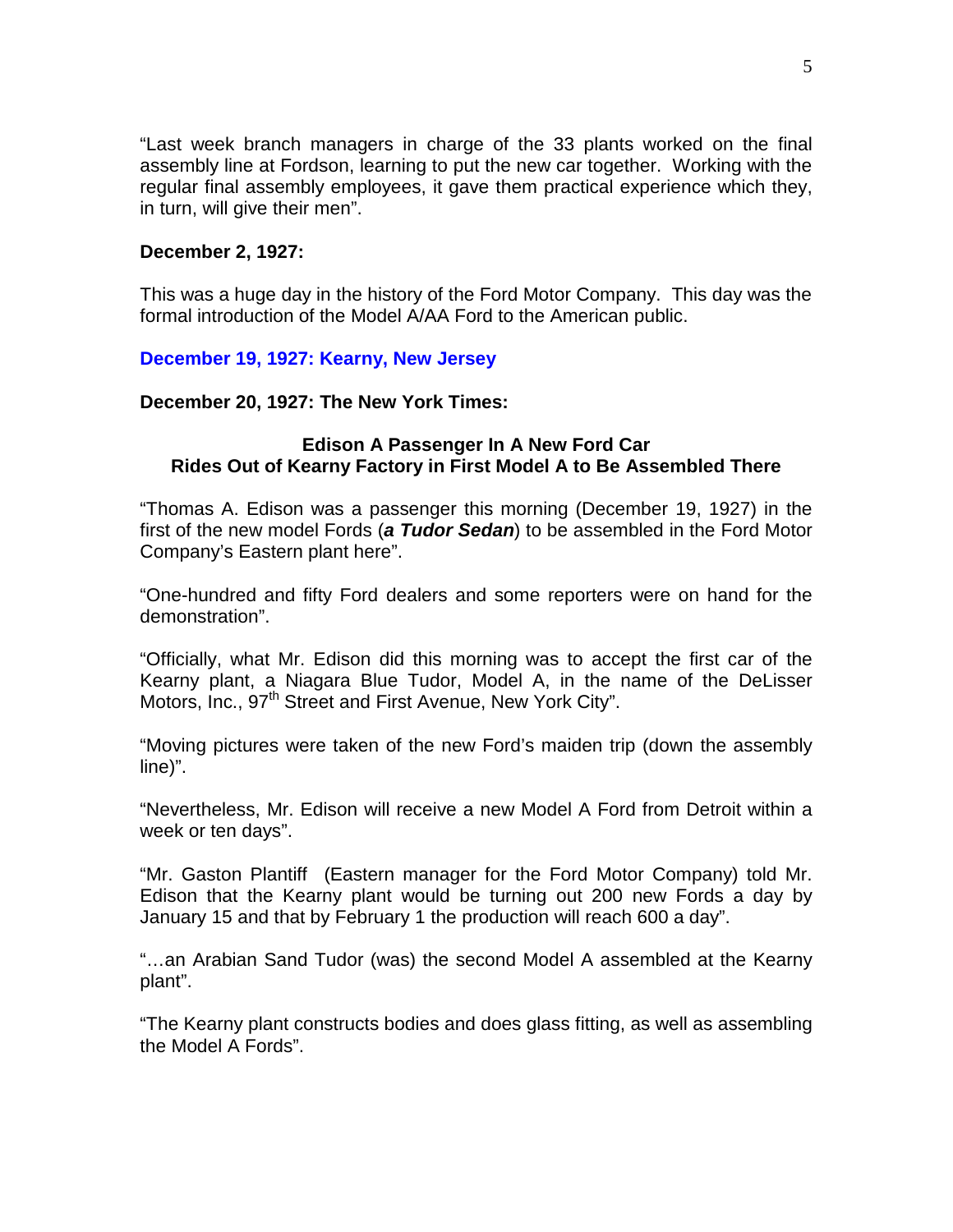### *Note: There may be more articles pertaining to the opening of the Kearny Assembly Plant.*

### *Note: Ford News indicated a start date of December 12, 1927 for Kearny.*

\* Ford, in some reports, also referred to the Roadster with Rumble Seat, as a

- Sport Roadster. (4)
	- By the third week in December 1927, it was reported within the Fargo and Indianapolis Service Letters that it was decided to bring these two body types through production with rumble seats as optional equipment as well as a service proposition. (9)

# **January 4-5, 1928\*: San Francisco, California**

**January 13, 1928: Louisville, Kentucky**

**January 13, 1928: The Louisville Times:**

# **Assembly of Fords Begins Plant Here Expected to Turn Out 400 New Cars Daily As Maximum**

"Assembly of the new Ford cars started in Louisville Friday morning (January 13, 1928), with the first one, a (Standard) *coupe*, set to reach the end of the runway and leave under its own power at 3 o'clock. The Ford Motor Company plant on Western Parkway was employing 312 men, the first contingent of a force expected to reach 1,800 when production reaches the maximum within the next few months".

"The start was made slowly because of the unfamiliarity of the men with the new model and next week's production was expected to be about 150 cars. Gradual increase in the force and the number of cars turned out was planned by officials with a maximum of 400 cars a day as the goal of the Louisville plant".

"Officials of the company invited all local Ford dealers and a number of leaders in business and civic life to be present for the ceremony of launching the first car on its career. A gallon of gasoline is placed in each car while it is still on the runway for testing purposes and for running it off the floor of the plant. One of the details of the ceremony left to the last moment was the honor of driving the car out and another was assigning of the car to one of the Louisville dealers".

"The Ford plant had been almost deserted for months pending the perfection of the new model, at one time only employees of the parts department, five office men and caretakers being employed. Increase of the office force and adding the first allotment of the shop employees was completed Thursday (January 12, 1928) in anticipation of the first day's production".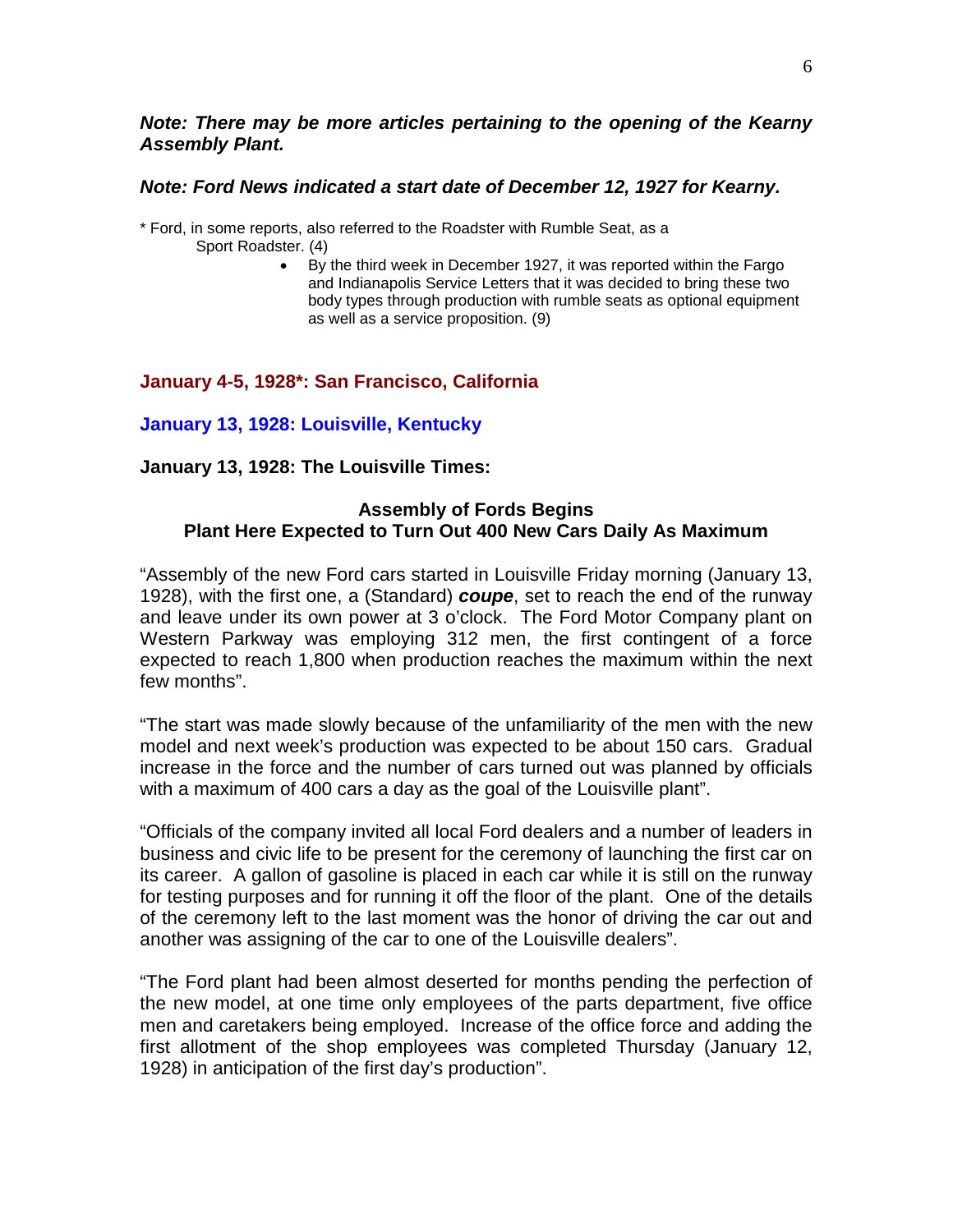### **January 27, 1928: Kansas City, Missouri**

### **January 27, 1928: The Kansas City Star:**

### **Two Hundred Men Are at Work Now and Payroll May Reach 1,300 with the Maximum Production of Motors**

"The Ford Motor Company's big assembly plant here at 1025 Winchester Avenue received instructions from Detroit this afternoon (January 27, 1928) to start at once the assembling of the new car. The long awaited order threw plant officials here into activity and they planned to start the factory at 3 o'clock with some 200 men".

"As more materials arrive from Detroit, and the plant gets into maximum production, the payroll is expected to be increased to near 1,300 (men)".

"H. C. Dosa, plant manager, said the new cars would begin leaving the factory this afternoon (January 27, 1928)".

In a related article in the February 2, 1928 issue of the Kansas City Post newspaper, it said that Ford was revamping or changing the body of the Fordor Sedan which was going to delay the production of the model:

"A change is being made by the Ford Motor Company in its four-door sedan in the new Model A, it was learned yesterday (February 1, 1928) at the Ford assembly plant 1025 Winchester Avenue".

"The window on each side behind the rear doors is being eliminated and the door widened".

"While the change is slight, it is designed, Ford dealers say, to increase the visibility from the rear seat and improve the appearance of the car".

"The revision has served to delay production of the four-door sedan and none of the models has reached Kansas City as yet. There will be a four-door sedan, however, in the Ford display at the motor show, which opens February 11".

"The Ford assembly plant here is expected to begin deliveries to dealers within a few days. Twenty-five or thirty cars were assembled yesterday at the plant".

*Note: Ford News indicated that the Kansas City assembly plant opened on January 23, 1928.*

**February 6, 1928\*: Chicago, Illinois**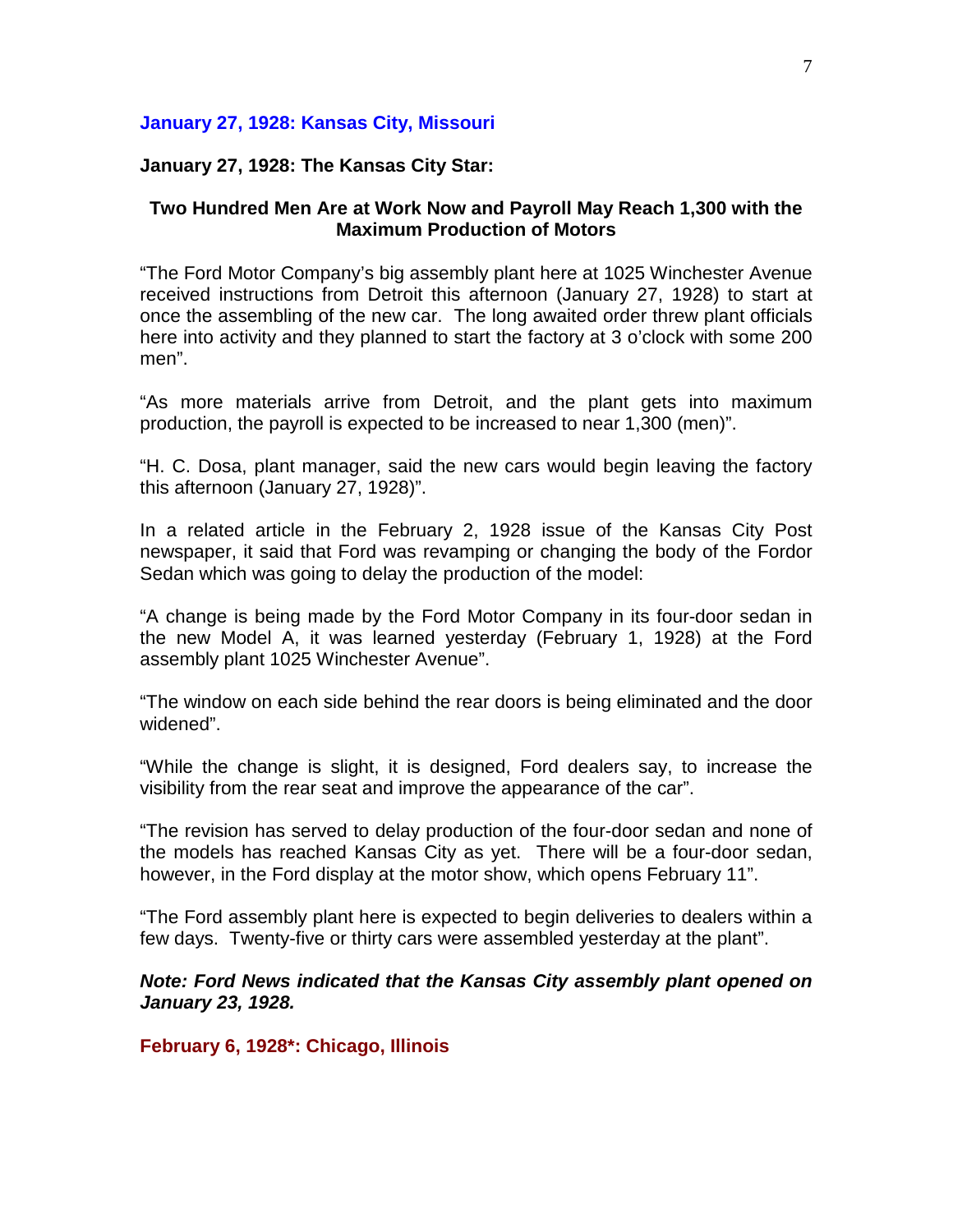#### **February 19, 1928: New York Times:**

### **Fords Reach Output of 800 Cars Daily**

"New Ford cars are coming off six assembly lines under their own power at an average rate of 800 a day. This was the statement made today (February 18, 1928)". They included Dearborn (APX), Kearny, Louisville, San Francisco, Kansas City and Chicago.

"There are thirty-two Ford assembly plants in the United States. Six, including Fordson, are already in operation and a definite schedule to put nine others in operation in the immediate future has been laid out. These nine plants are at Norfolk, Seattle (APX), St. Louis, Chester (near Philadelphia), Dallas, Twin Cities, Somerville (near Boston), Memphis, and Buffalo".

"The plant at Norfolk will begin operations this week and Seattle (APX) will follow the week after".

"The others will be opened in order named, it is said, and by the end of March there will be fifteen plants in operation".

### **February 21, 1928\*: Norfolk, Virginia**

#### **February 27, 1928: The Seattle Times:**

### **Ford Plant Here Takes On 200 Men and More To Be Added**

"Two hundred men have been taken on at the Ford plant, Fairview Avenue and Valley Street, in the last two weeks. An additional 300 probably will be added within the next thirty days and a total working strength of 800 is expected to be reached by the end of ninety days".

"J. W. Lipke, plant superintendent, summed up the Ford Company's local employment situation in the foregoing manner today (February 27, 1928) in reply to inquiries by the labor news department of The Times".

"Crowds of men eddied around the plant this morning. A sign hung on the door announced that men were not needed "at present" but Mr. Lipke said this sign would be taken down and men would be hired gradually as shipments for assembly arrived here. Production is scheduled to start next week".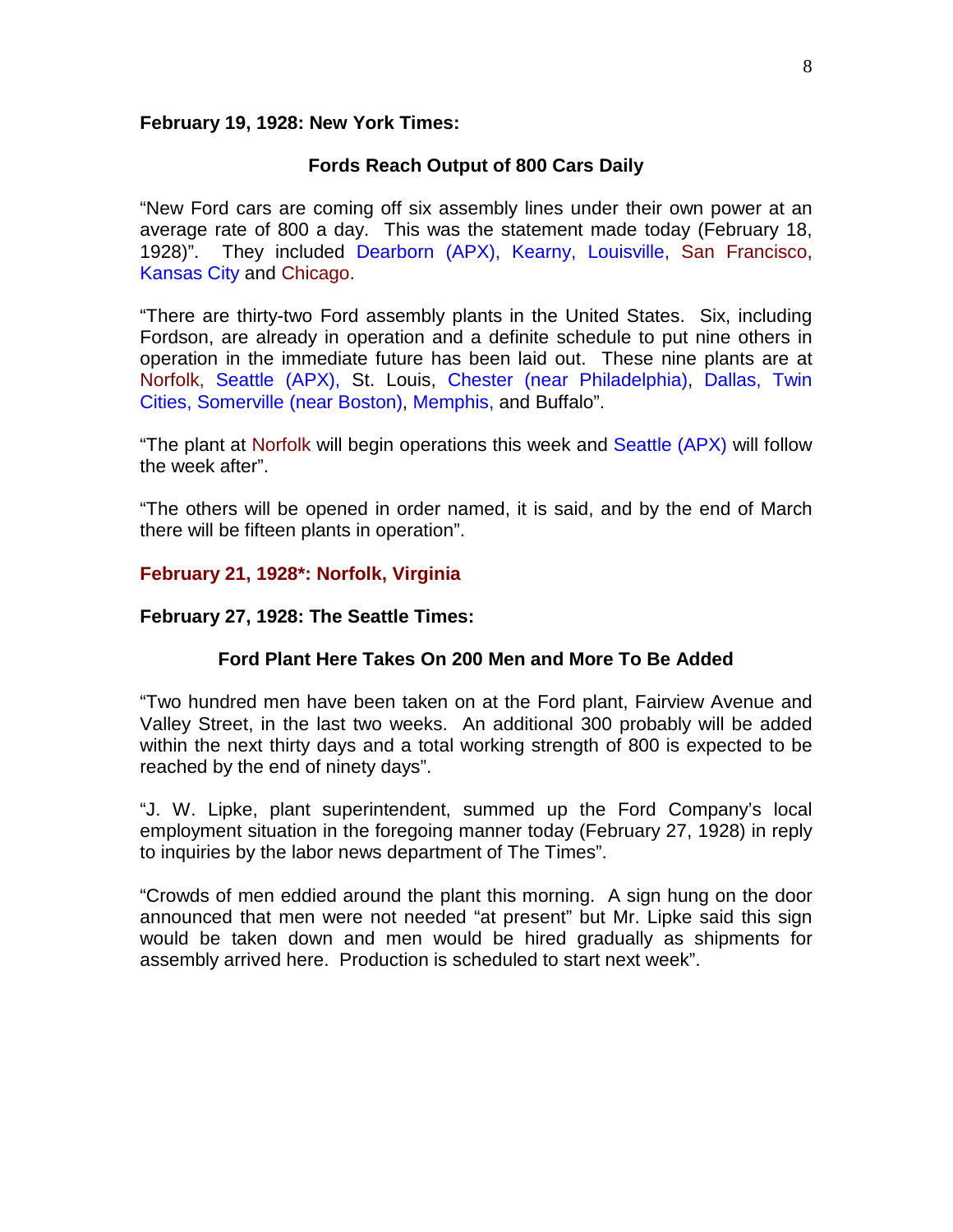### **February 27, 1928: The Seattle Star:**

## **Plant To Start**

"The Seattle Ford assembly plant will resume its activities, after nine months' shutdown, this week (February 27-March 3, 1928). It will start turning out the new model Fords at the rate of about 20-or 30 a day. The daily capacity will be increased to about 150 as the season progresses".

"All the work will be done here, including the painting and upholstering. The plant will start with a crew of 200, but this will be increased to about 500 or 600 workmen later".

## *Note: These articles do not reflect when the first Model A came off the assembly line at the Seattle branch.*

In a related article from the February 26, 1928 issue of The Seattle Daily Times read: "Car's Claim to Sturdiness Shown: Scarcely a day passes' but that the Seattle Ford factory branch receives some report of another stringent test given the new Ford. R. W. Hines, branch manager for the Ford Motor Company, not only convinced himself, but a party of friends as well not long ago, that the little car is all that its makers boast. Mr. Hines and his party drove two cars (a Sport Coupe and a Tudor Sedan) up into Rainer National Park and battled the drifts that at the time all but cut Longmire Springs off from the rest of the world. The two Ford cars and their passengers made the trip with ease, though they had been waned that it would be impossible".

# **March 1, 1928: The Seattle Daily Times:**

# **Ford Assembly Plant's Labor Needs Satisfied**

"Sufficient additional men have been taken on at the local Ford assembly plant to care for the needs of the establishment until the latter part of April, it was said today by Seattle spokesmen for the Ford Motor Company. Eventually the Seattle working strength will be raised to 800 men, it is expected".

"Production of units **will be commenced** here Monday (March 5, 1928), it was announced, *although dispatches from Detroit said that Seattle production would start this week (the week of February 26 through March 3, 1928)*".

## *Note: So very true according to the February 19, 1928 issue of The New York Times:* **"Fords Reach Output of 800 Cars Daily".**

"Every mechanical detail of the car has been settled finally," said today's dispatch from Detroit. "The only admitted change from the original model was the addition of emergency brakes".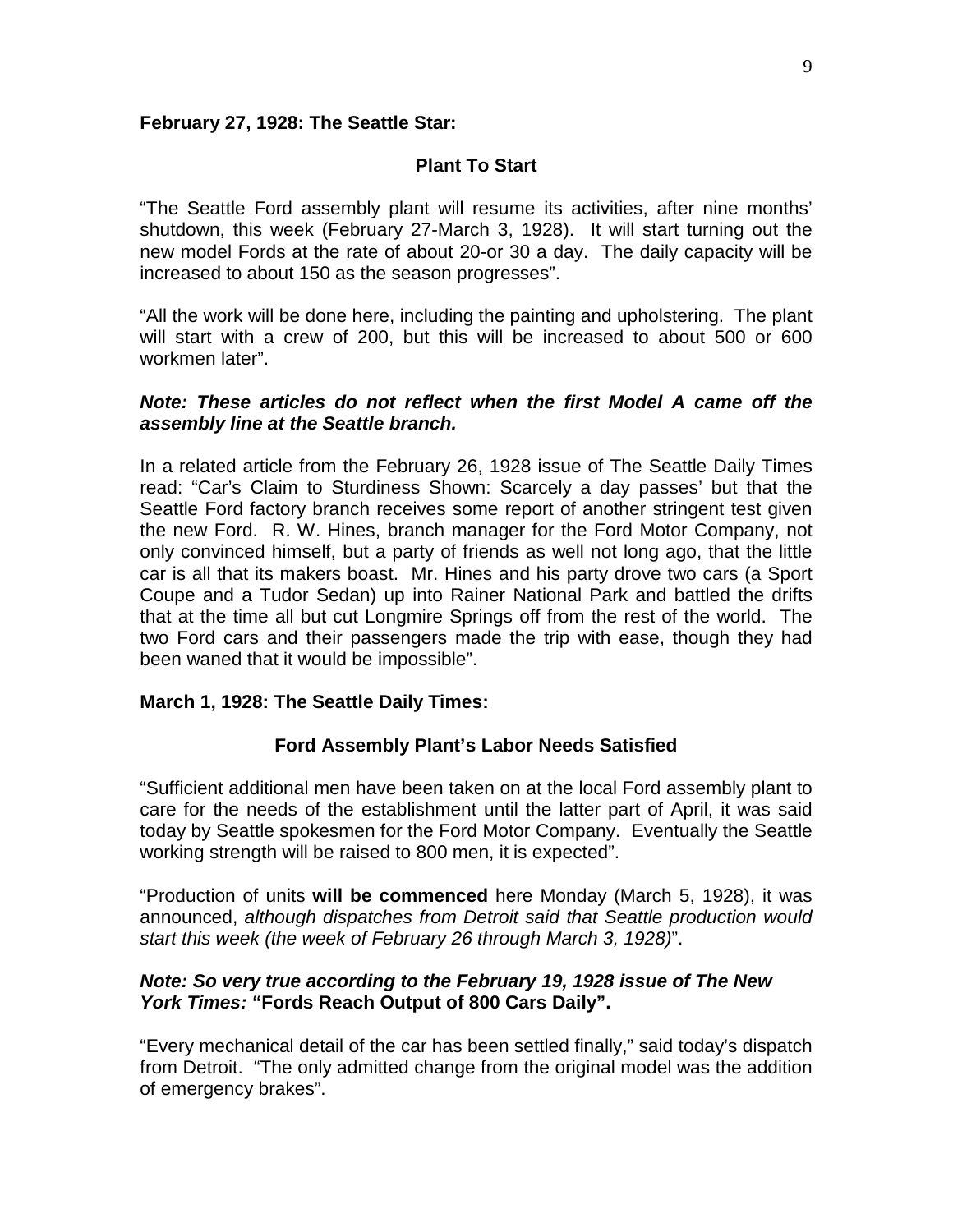### **March 1, 1928: Ford News:**

### **Production Underway at Branches**

"Seven branch plants of the Ford Motor Company have begun assembly operations on the Model A, and more will follow shortly".

"Kearny, the first plant outside the Detroit area to start assembling the new cars, rolled it's first completed unit from the line on December 12. It was followed by San Francisco, which began operation on January 4. Louisville came next, on January 10, and was followed by Kansas City on January 23. Chicago began assembly February 6; Norfolk, February 21; and Seattle, February 27".

"By the end of March, production on the Model A will be underway in fifteen assembly plants, it is planned".

*Note: I believe the above dates represent dates when men started to go back to work as the FIRST car came down the line a few days later.*

**March 5, 1928 (APX): Seattle, Washington**

**March 8, 1928: Somerville, Mass.**

**March 9, 1928: The Daily Boston Globe:**

### **New Ford Turned Out At Somerville First Car Assembled In About Four Hours No Effort At Speed In Production For the Present**

"The first new Ford car to be assembled at the Somerville Ford plant was run off the assembly line there at 3 o'clock yesterday afternoon (March 8, 1928) after being on the conveyor about 24 hours".

"The putting together of that machine, a *Tudor Sedan*, marks the beginning of a production which is expected to reach high figures within comparative few weeks".

"No effort was made to turn the first machine out in a hurry. On the contrary, the utmost care was used in seeing that a perfect car was produced. This policy is to be followed until every man knows his share of the work perfectly".

"The assembly is being done in one huge room, about 1100 feet long and 400 feet wide. Fright cars bearing parts, come in a track along one side, directly across from the assembly line".

"From the cars, the material is put on carriers, which deposit it at the proper places beside the assembly conveyor. The frames and axles go on first and are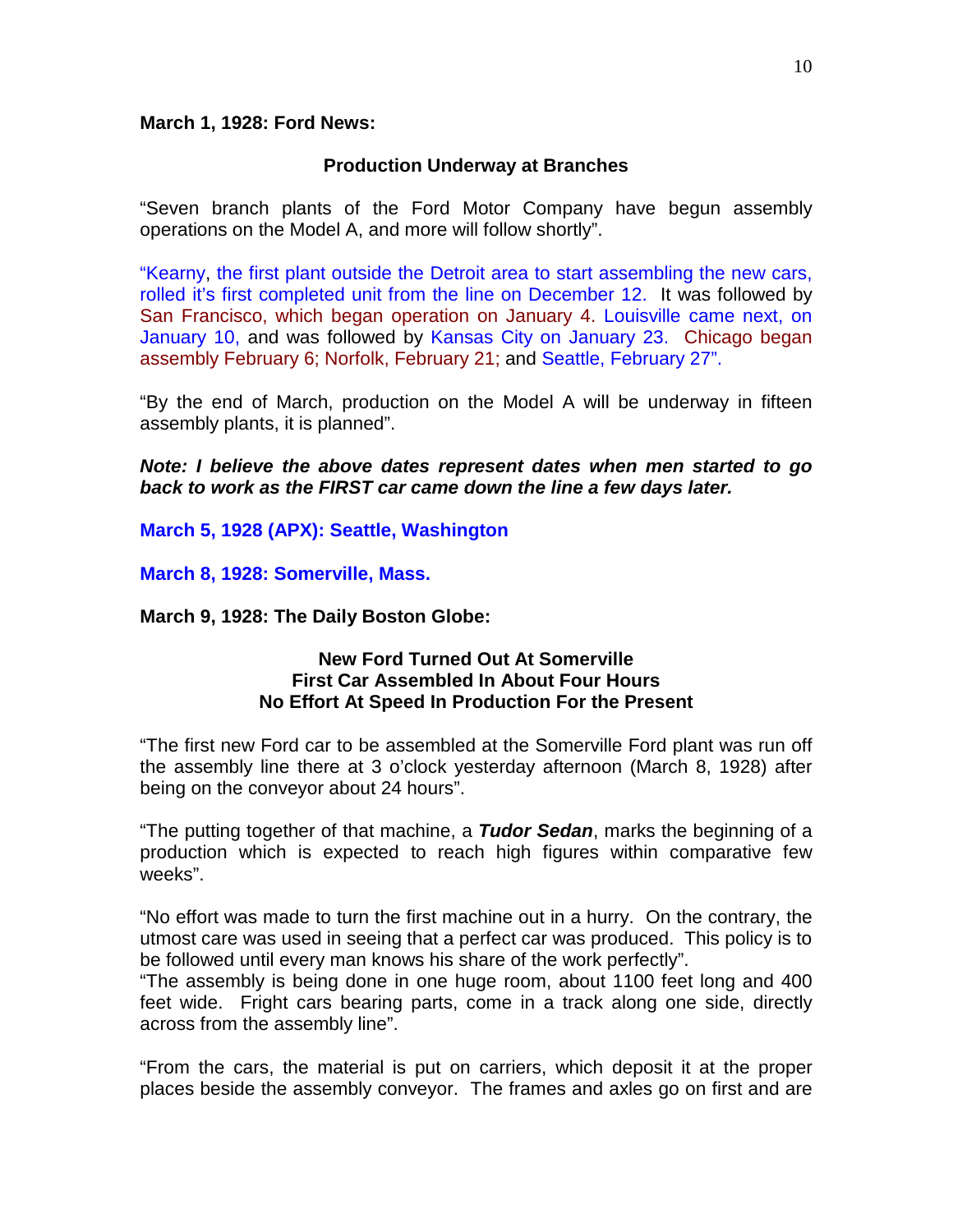carried along to the point where the motors are dropped in by cranes. Then the chassis is run down the line receiving additions until it comes off completed".

"There were three or four cars in process of assembly yesterday forenoon, while by mid-afternoon there were 12 or 13 on the line. It is expected that production will be increased a few cars each day, until the maximum of about 450 cars a day is reached. This, according to the company officials, will be in about two months".

"The first car off the line yesterday went to T. C. Baker of Brookline, a dealer who said that he was going to deliver it to Noble Foss, son of Ex. Governor Eugene N. Foss".

# **March 9, 1928: Dallas, Texas**

# **March 9, 1928: The Dallas Morning News:**

## **Ford Plant to Function First Tudor Will be Greeted by Business Men and Officials**

"Formal reopening of the Dallas assembly plant of the Ford Motor Company (5200 East Grand Avenue) will be held Friday afternoon (March 9, 1928) when the first of the new Ford's to be assembled here will come off the assembly line, William C. Proctor, assistant manager, announced Thursday (March 8, 1928)".

"The plant which has been shut down for many months will open again Friday (March 9, 1928) with a force of 500 men, Mr. Proctor said. Peak employment of the Dallas branch of Ford is about 1,750 (men) which is expected to be reached within a few more weeks".

"The new Ford, which will mark the resumption of activities at the local plant probably will be a *Tudor Sedan* Mr. Proctor said. It will be greeted by a number of Dallas citizens including city officials, representatives of the Chamber of Commerce, and newspaper men. A. J. Langford, manager of the plant will be the host".

"The opening assembly capacity will be about fifty cars a day. The plants capacity, however, is 400 cars daily and it is hoped to reach the maximum within a few weeks, Mr. Proctor said".

"The plant has been shut down during the Ford period of readjustment incidental to bringing out the new Ford models. For many months the local branch has been idle. It was expected that activity would be resumed within a short time after the announcement of the new models late last year, but small production in the parent plants in Michigan prevented this".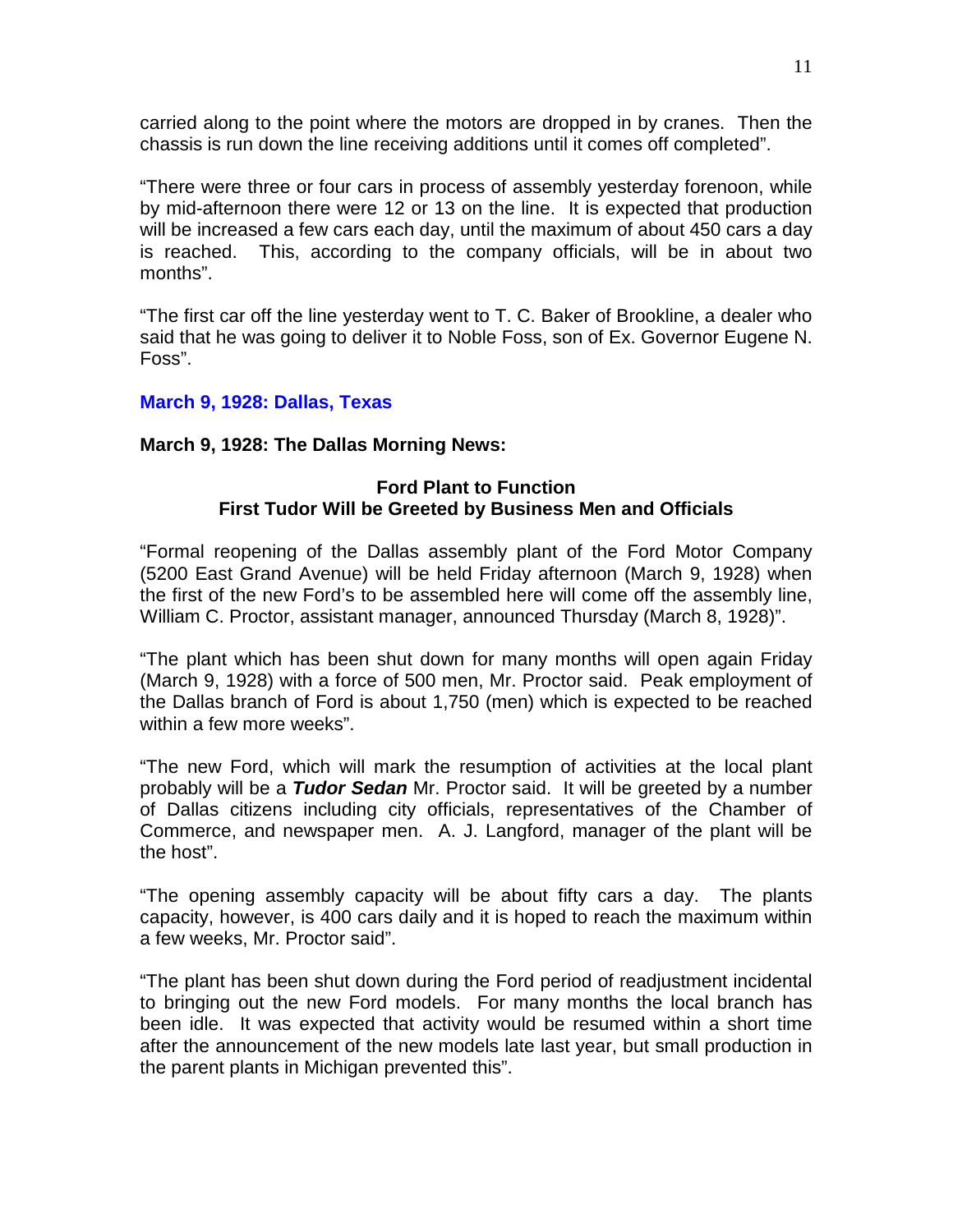"Various opening dates have been rumored since then, but the announcement Thursday (March 8, 1928) was the first official notice of the reopening of the assembly branch".

"The resumption of assembling at the Dallas plant will make a much larger number of the new Ford's available at once for delivery in the Dallas territory it was pointed out. Dallas dealers and others in this district have been making some deliveries before, but have been unable to meet the demand for the cars it was said. The reopening is expected to have a favorable effect on the unemployment situation".

"Production at the Ford factories, according to Detroit authorities, is more than 1,200 units a day. About 100,000 men are at work in the Ford plants there now, and it is expected that production will be stepped up materially before the end of the month".

# **March 10, 1928: The Dallas Morning News:**

## **Ford Assembly Plant Working Ceremony Made of Completing First of New Cars Here**

"Reopening after a shutdown of some months, the Dallas plant of the Ford Motor Company, Friday afternoon (March 9, 1928) assembled it's first new Ford which was driven from the assembly line by Mayor R. E. Burt".

"The first of the new cars to be put together here was greeted by a number of Dallasites, including Mayor Burt, City Commissioners, representatives of the Chamber of Commerce and the Dallas Automotive Trades Association, Ford Dealers of Dallas and newspaper men. About a dozen cars were assembled on opening day".

"Production will be twenty cars a day next week, fifty daily for the following week and seventy-five daily for the last week of March, A. J. Langford, manager of the plant announced. By April1, it is expected that the plant will be assembling 100 cars a day, he reported".

"About 500 men have been re-employed by the local Ford branch, it was announced. This number will be gradually increased each week until by the time the plant is at its capacity of 400 cars a day there will be between 1,800 and 2,000 workers employed, Mr. Langford said. The payroll will amount to about \$300,000.00 monthly, he reported".

"The visitors at the formal opening were welcomed by Mr. Langford, who with W. C. Proctor, assistant manager, was host. After a talk by Mr. Langford, they were conducted to the assembly line, where the cars were being put together".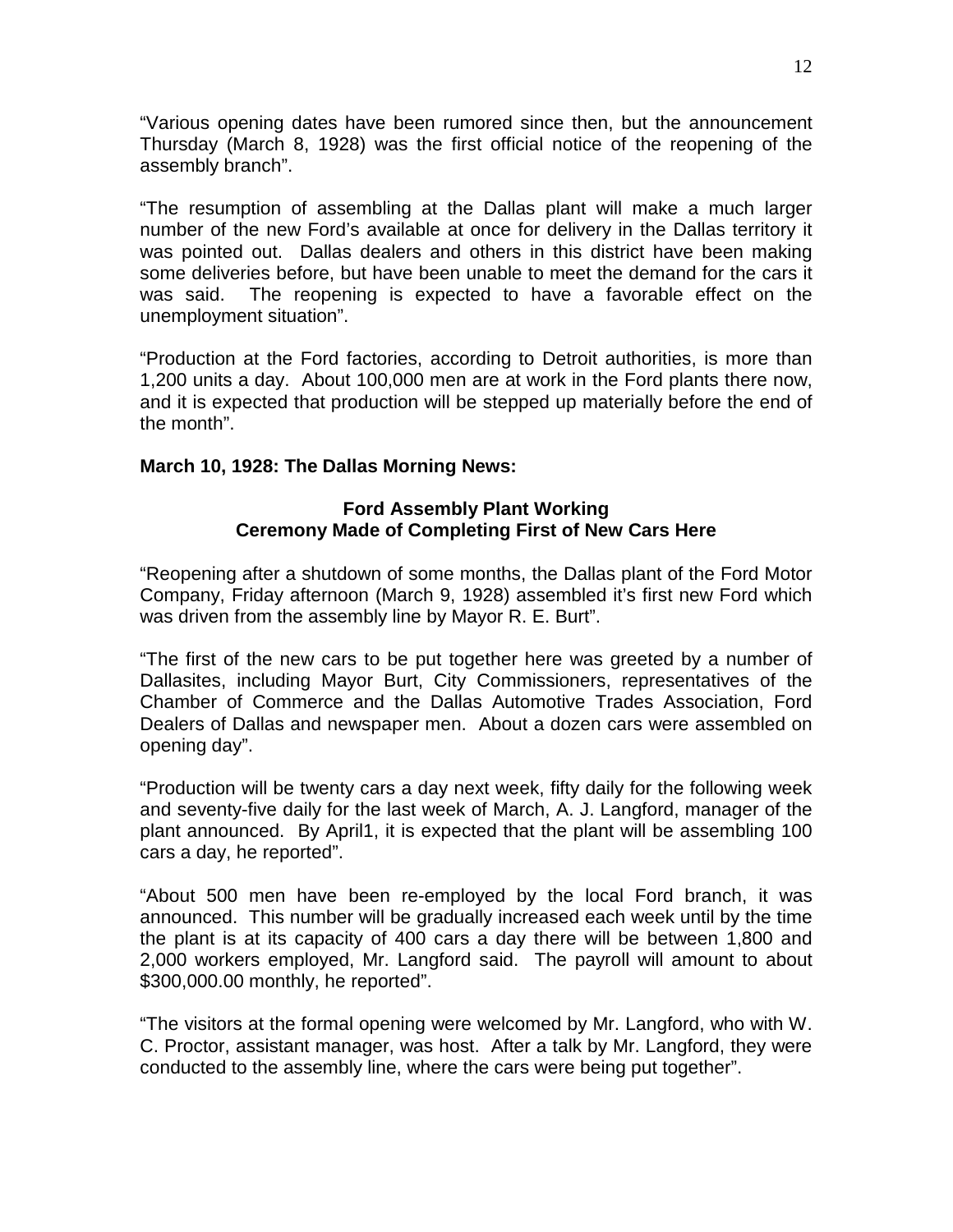"As the first car, a pyramid sand (Tudor) sedan, reached the platform at the end of the moving assembly line, the line was stopped and Mayor Burt climbed into the drivers seat of the car and started the motor. He then drove the car out the runway to the parking place at the side of the plant, where photographs of the owner, plant officials, local Ford dealers and the visitors were made".

"The plant has been shut down for some time due to readjustment in bringing out the new Ford Models".

# **March 15, 1928: Ford News:**

# **Production Totals Go Up; 15 Lines to Operate by April 1**

"Ford Assembly lines at the Fordson plant and nine branches are at present pushing the production score steadily upward. Five more assembly lines will be in operation before April 1".

"The complete list of assembly plants by April 1 will include those at Fordson (APX), Kearny, Louisville, San Francisco, Kansas City, Chicago, Norfolk, Seattle (APX), St. Louis, Chester, Dallas, Twin City, Somerville, Memphis, and Buffalo".

# **March 15, 1928: Twin City/St. Paul, Minnesota**

Production of the Model A Ford at the St. Paul plant of the Ford Motor Company began on March 5, 1928 but would be several days before the first finished cars were to leave the assembly line as it was announced by S. A. Stellwagen, manager.

Actual work in the production of the new cars was directed to the building and painting of bodies. Excepting the motors, the entire car was to be manufactured in St. Paul.

### **March 15, 1928: The St. Paul Dispatch:**

# **First New Ford Turned Out At St. Paul Plant**

"The first of the new model Ford cars left the assembly line at the St. Paul plant of the Ford Motor Company (117 University Avenue) at 9 A. M. today (March 15, 1928)".

"Production was resumed at the plant, which had been closed since last summer, March 5, and in the past 10 days has been devoted to the building and painting of bodies".

"Practically the entire car, excepting the motor, is manufactured here".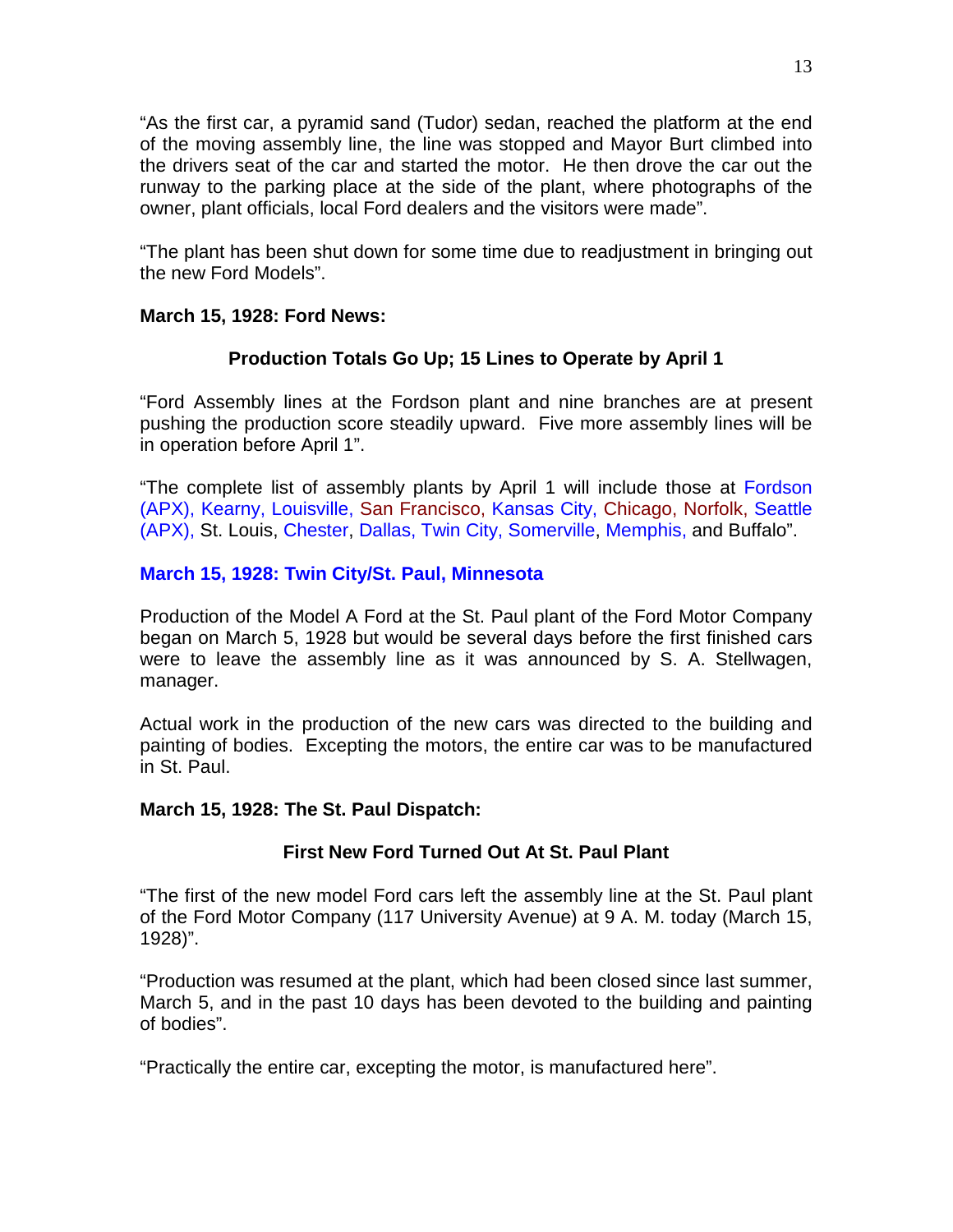"Approximately 20 cars a day are to be turned out at the start and the output will be increased as rapidly as possible".

In another related article in the St. Paul Pioneer Press of April 26, 1928, it indicated that the Business Coupe had been added to the models turned out at St. Paul.

In another related article in the St. Paul Dispatch of August 28, 1928, it was reported that "The entire output of the St. Paul plant goes to 464 dealers in Minnesota and the north half of South Dakota, and to 292 dealers in North Dakota".

# **March 16, 1928: Chester, Pennsylvania**

# **March 16, 1928: Chester Times:**

# **City Secures First Product Of Ford Plant**

" The first new model Ford car assembled at the local plant …was driven off the runway by Mayor Samuel Turner this morning (March 16, 1928)…".

"The car, a green two-door sedan (*Tudor Sedan*), the engine number of which is A24971 (assembled February 14, 1928)…".

# **March 23, 1928: New York Times:**

# **Ford's Car Output 1,200 to 1,500 Daily**

"There are twelve assembly lines in operation and three more will be started by April 1".

"The lines now operating are at Fordson (Detroit) (APX), Kearny, San Francisco, Kansas City, Chicago, Norfolk, Seattle (APX), Chester (near Philadelphia), Dallas, Twin City, Somerville (near Boston), and Louisville".

"The three to be opened before the end of the month are Memphis, St. Louis, and Buffalo".

"In addition to the fifteen assembly plants named, there are nineteen others in the United States. These will be opened as rapidly as possible, according to the information obtained yesterday (March 22, 1928) and the officials of the company hope to have them all going by June 1".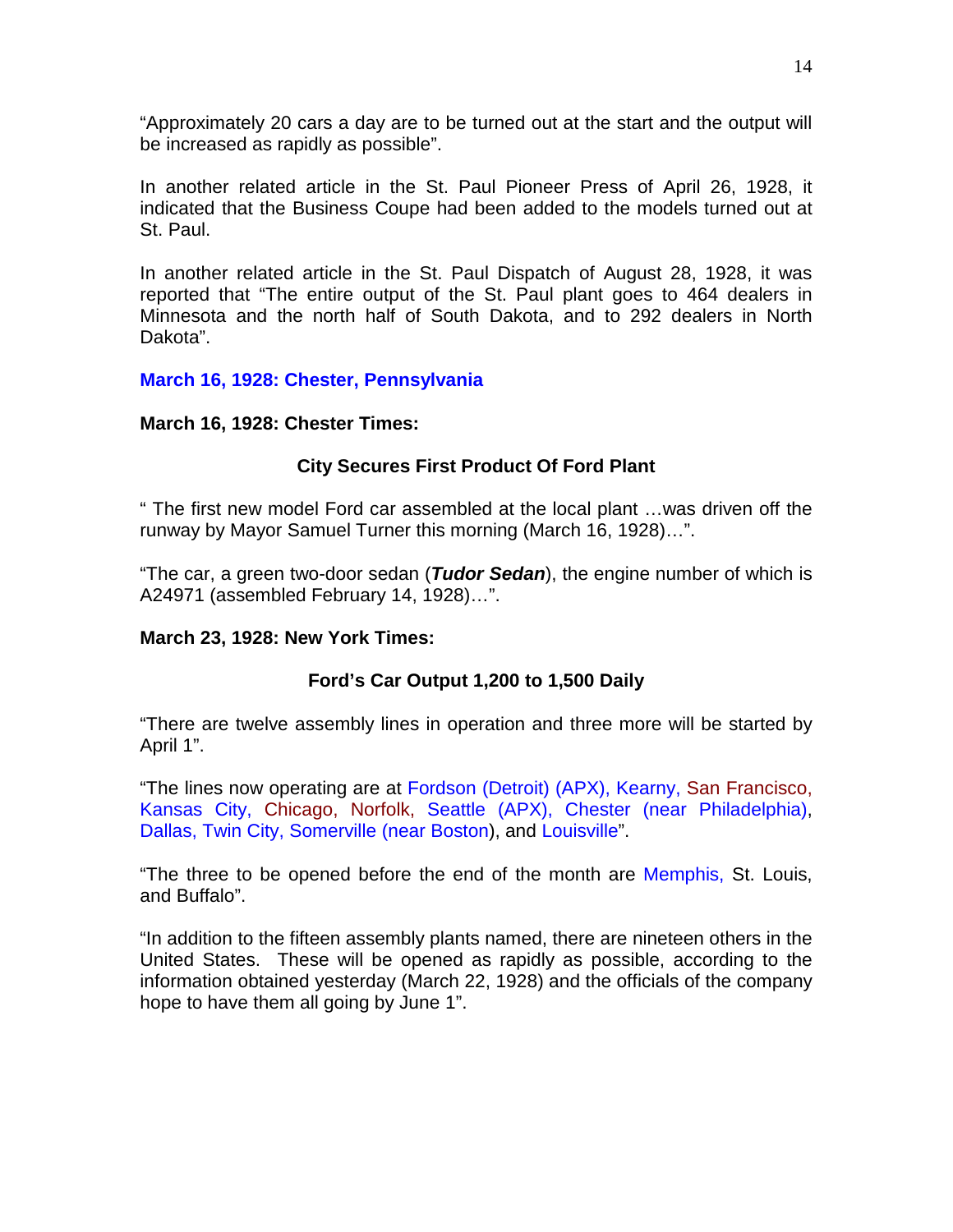# **March 29, 1928: Oklahoma City Chamber of Commerce Newsletter:**

# **Ford Plant to Open April 2**

"The branch factory of the Ford Motor Company (205 West First Street), one of the city's largest industries, will begin the assembling of the new Model Ford cars on April 2<sup>nd</sup>, according to J. W. Pipkins, local manager".

"For the past several days over 100 men have been at work installing new machinery for the production of the new model car and by April  $2^{nd}$ , when production starts, 800 men will be given work".

"Production will be speeded up as soon as possible until the capacity of the plant is reached which is 250 cars daily. When this point is reached, 1,500 men will be employed according to Pipkin. The payroll of the first 800 men will approximate \$170,000.00 monthly".

"The local plant furnishes cars (and trucks) for all of the state of Oklahoma and Western Texas and for parts of Arkansas. Several thousand orders have been placed by dealers from this section which will assure capacity production of the plant for months to come".

# *Note: There was no other known article about the opening of the Oklahoma City branch found.*

**April 2, 1928 (APX): Oklahoma City, Oklahoma**

**April 2, 1928 (APX): Atlanta, Georgia**

**April 3, 1928: The Atlanta Constitution:**

# **Local Ford Motor Plant is Reopened**

"After more than a year of almost complete idleness, the Atlanta branch plant of the Ford Motor Company at 699 Ponce de Leon Avenue, reopened Monday morning (April 2, 1928) and immediately began the assembling of the new model cars".

"During the past few months, workmen in the plant have been busy placing the equipment for handling the new models and, although some of the finishing equipment has not been installed, the work of assembling the cars has already begun".

"I. B. Groves, manager of the plant, stated Monday night (April 2, 1928), that it will be Wednesday (April 4, 1928) or Thursday (April 5, 1928) before much work will be accomplished. New men are being assigned to their respective duties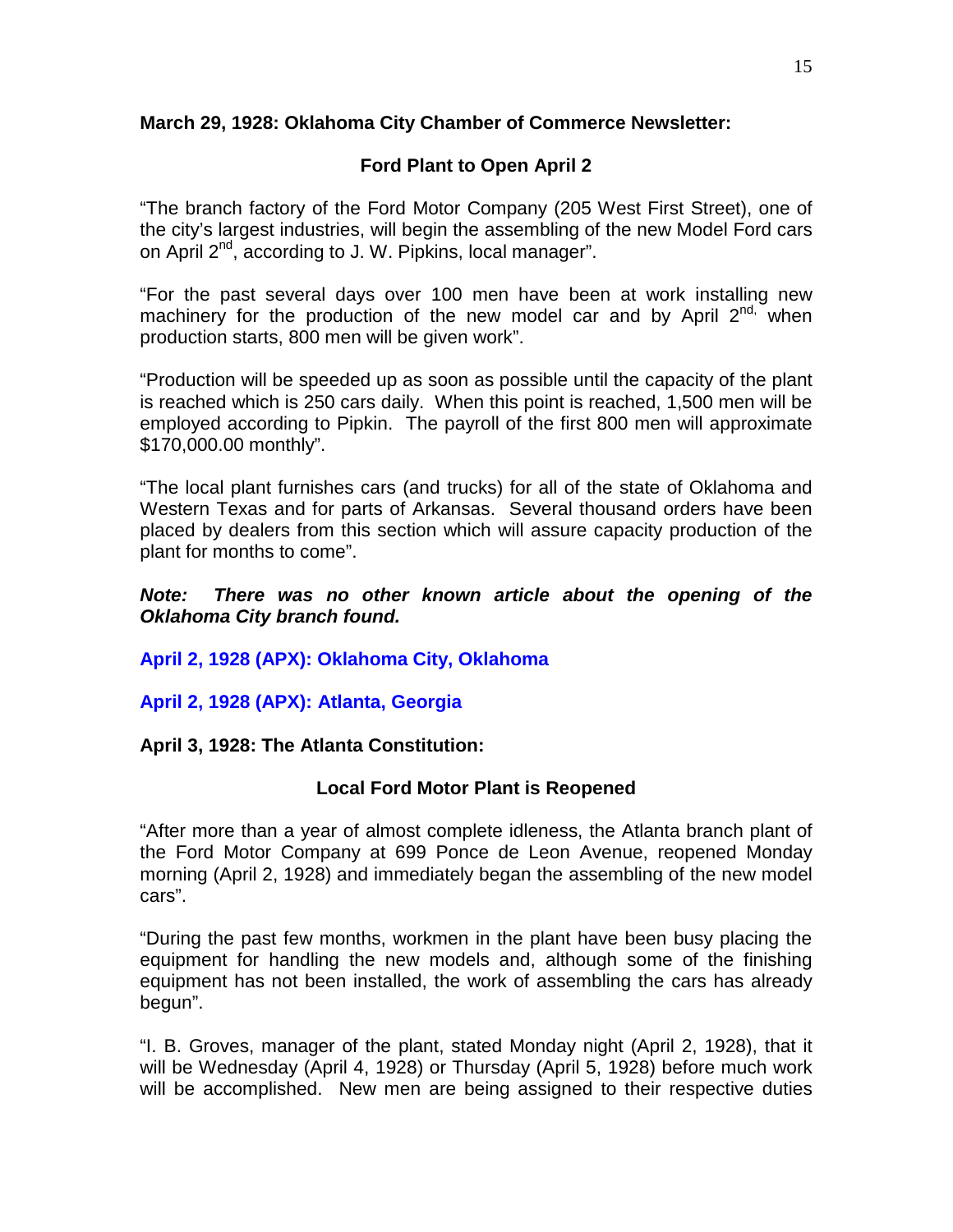and must be trained thoroughly, he stated. Before the end of the week, nearly 800 men will be employed".

"Officials of the plant stated that within three weeks approximately 100 cars per day will be turned out and ready for use and that the maximum output of 150 cars daily will be reached in the early summer".

"The Atlanta assembling plant supplies not only the needs of local dealers, but a wide territory, including most of Georgia and large portions of Alabama, Tennessee, and North Carolina".

# *Note: This article tells of the workers returning, NOT when the first car rolled off the assembly line.*

• Fargo: May 3, 1928: The rumble seat was classified as standard equipment on the Sport Coupe. (6)

# **April 5, 1928: Memphis, Tennessee**

# **April 6, 1928: The Commercial Appeal (April 6, 1978):**

# **50 Years Ago April 6, 1928**

"The First assembled-in-Memphis Ford of the Model A type rolled off the assembly line yesterday afternoon (April 5, 1928) at the Riverside plant and was formally present(ed) to the Memphis Goodfellows by W. K. Edmunds, local manager. There was a parade through downtown Memphis, giving the curious a close look at the new car".

*Note: Not sure if this article was from the April 6, 1928 issue of The Commercial Appeal.*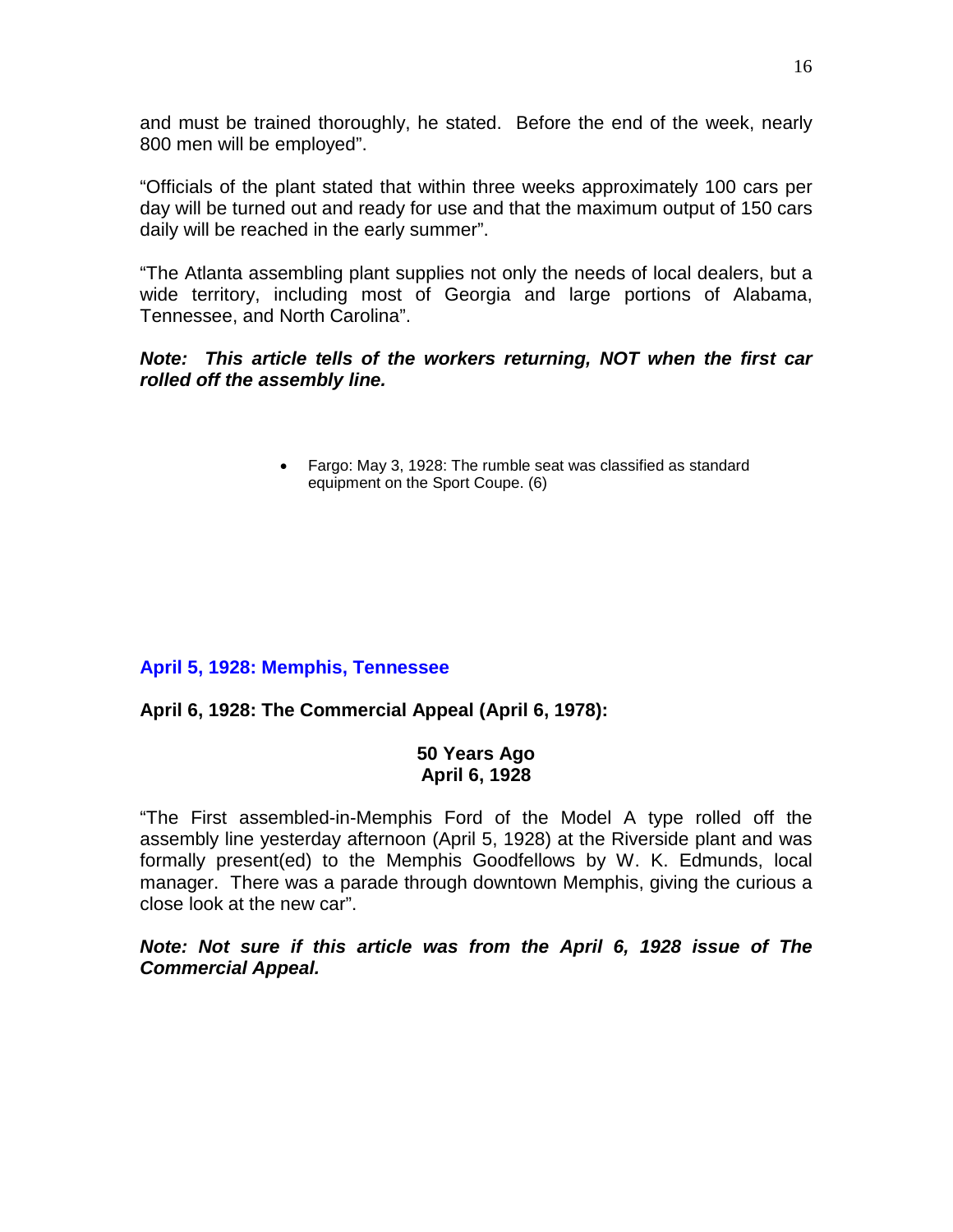## **April 15, 1928: The Houston Chronicle:**

## **Not Long Now…Ford Assembly Begins Monday**

"Assembly of the Model A Fords will begin Monday in Houston, marking the first activity of that kind since the local branch of the Ford Motor Company was shut down late last summer. It has been announced by P. W. Schwab, manager".

"Due to the workmen's unfamiliarity with new equipment, only a small number of men will check in at the plant on Monday, but they will be the nucleus of an army of about 1,000 which will gradually be assembled, Mr. Schwab said".

"Production will be only a few cars a day to begin with, but within a week or two, Ford cars will be forthcoming at a rapid rate, the manager believes".

"It will take months to catch up with orders on file, the announcement said".

# **April 16, 1928: Houston, Texas**

## **April 16, 1928: The Houston Chronicle:**

## **Ford Plant Opens With 150 At Work**

"The assembly plant of the Ford Motor Company of Houston opened Monday with about 150 men working. More than 2,500 men reported for work and were turned away as it will be several weeks before each department of the plant is running".

"There are about 400 former employees who have preference for the jobs, officials said. These men have been notified by telephone or letter when to report. Others who go to the plant are doomed for disappointment at this time".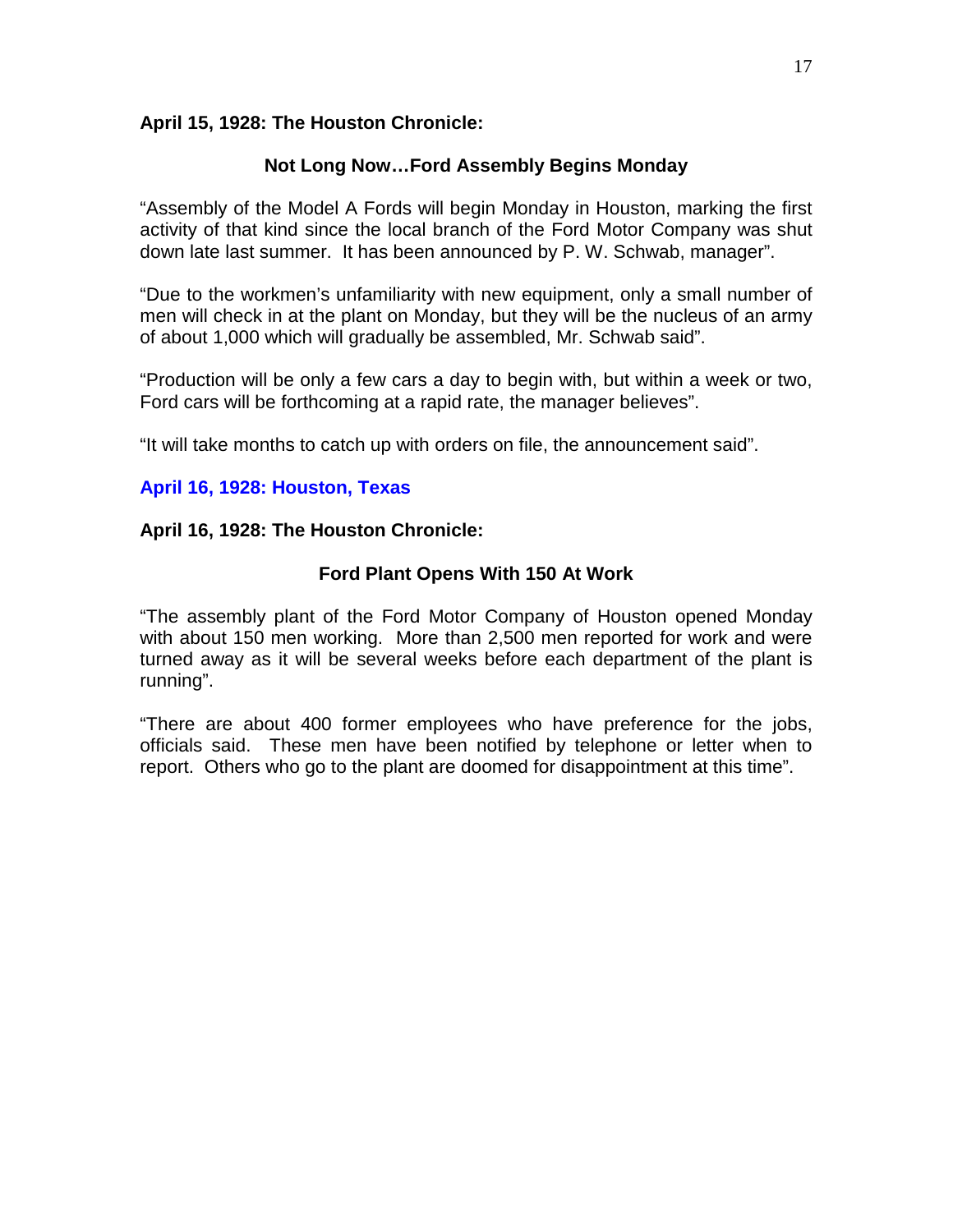# **May 7, 1928: The Omaha Evening World Herald:**

## **Ford Plant Reopens Working Force of 300**

"The Omaha Ford assembly plant (1502 Cuming Street) today (May 7, 1928) resumed operation under the supervision of G. W. Rall, F. T. Bennett and F. M. Feller, factory production representatives, and T. A. Herbert of the Denver branch. Production at the Omaha plant was discontinued about a year ago pending the development of the new models".

"Seventy-five additional men were hired today making total plant employees, three hundred. W. A. Russell, local manager, predicted that this number would be increased to between 500 and 600 within 60 days as production gets into full swing again. All Omaha and Council Bluffs labor will be hired, he stated. The plant will operate on a five-day schedule".

"As we reach full production, our payroll will be about \$3,500.00 a day or approximately a million dollars a year", said Mr. Russell".

"All parts for the new cars have arrived and workmen this morning began on the assembling of bodies. Maximum production at the local plant, which serves 79 Nebraska counties, 11 western Iowa counties, and 12 counties in South Dakota, is 220 cars a day. Twenty cars will be the daily output this week. This will be increased to 50 cars a day next week. The local plant also is being supplied with assembled cars for its territory from branches at St. Louis and Kansas City".

"New equipment, valued at \$50,000.00 has been installed, including welding machines, conveyors, paint ovens and miscellaneous machinery".

# **May 10, 1928: Jacksonville Florida**

# **May 11, 1928: The Florida Times Union:**

# **New Ford Car Is Assembled**

"Jacksonville's latest infant…a bouncing *Sport Coupe* of the Model A Ford".

"With John T. Alsop, Jr., mayor of the city, heading the receiving line, the baby was introduced to the public for the first time late yesterday (May 10, 1928) by Charles F. Bowman, Henry Ford's chief representative in Florida, South Georgia, and Southeastern Alabama. The occasion was the running off the line at the local Ford plant the first machine assembled there since operations in the development of the new model were begun Monday morning (May 7, 1928). From now on, according to Mr. Bowman, there'll be Fords after Fords come off the line".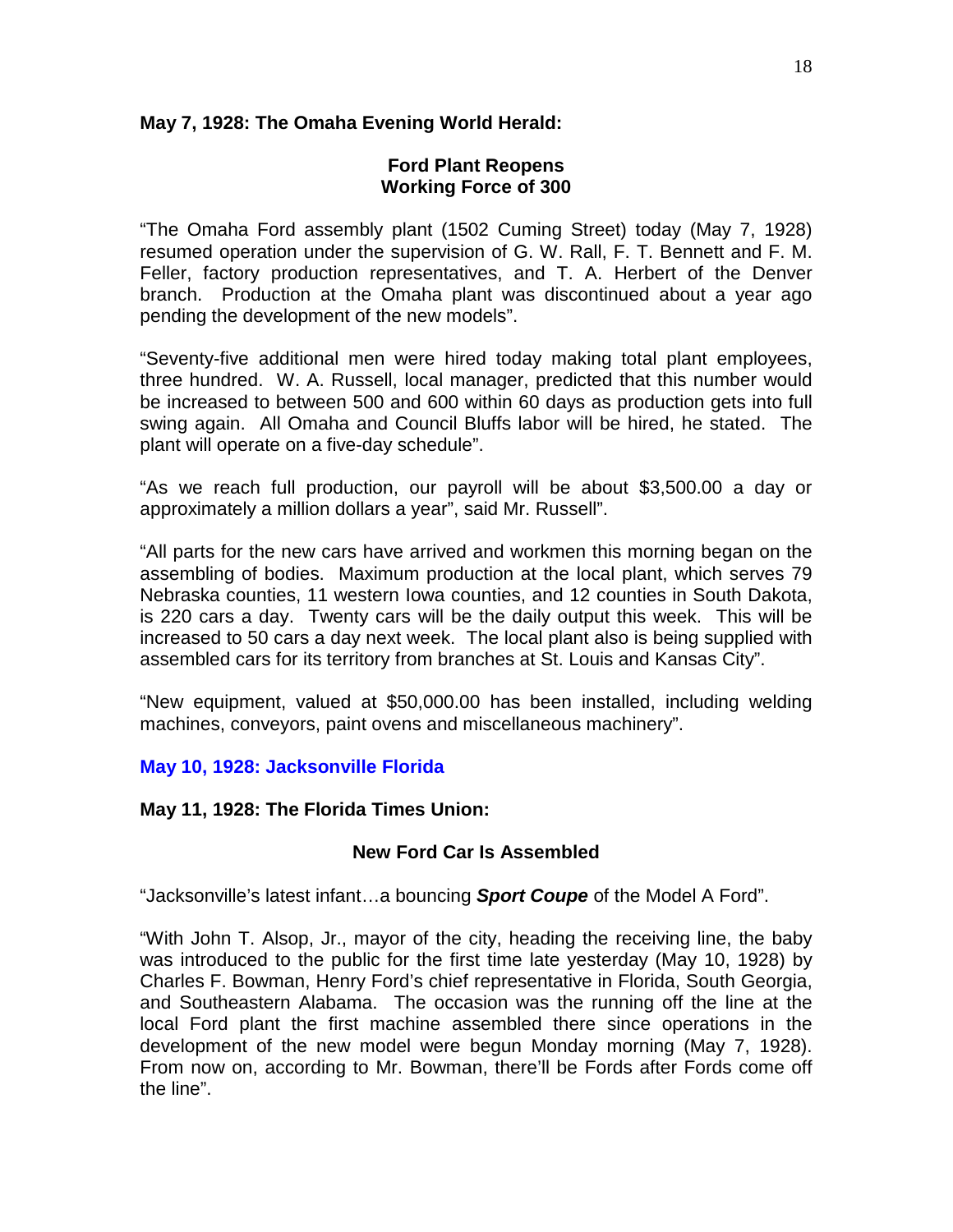"Operations at the plant defiantly got under way Monday (May 7, 1928) morning…Peak production at the plant is 200 machines a day…but would probably not be reached for some time because of the inexperience of the workmen in assembling the new type and the small amount of available materials, the set-back, which it was indicated, has prevented the plant from opening at an earlier date….Operations at the plant for the present are being confined to Coupe and Tudor types".

"Motion pictures of the operations at the plant…will be shown at the Florida theaters within the next ten days".

# **May 10, 1928: Omaha, Nebraska**

## **May 12, 1928: The Omaha Morning World Herald:**

# **Ford Employs More Local Plant Adds 240 to Force During the Week**

"Two-hundred and forty additional employees have been hired this week by the local Ford assembly plant, which resumed production last Monday (May 7, 1928), according to W. A. Russell, manager. This makes a total of 435 persons now on the payroll of the plant, including 50 office workers, Mr. Russell said.

"Seventy-five workers were hired Monday morning. The others have been added during the week. More will be employed as production increases, the manager stated".

"The first of the new models assembled in Omaha were turned out of the plant at 5 P. M. Thursday (May 10, 1928). The plant is assembling from 10 to 12 cars a day now, and hopes to reach a daily production of 60 cars by the middle of next week, according to Mr. Russell".

### **May 13, 1928: The Omaha Bee-News:**

## **Ford Assembling Plant Under Way Production of 50 Cars Daily During Coming Week Expected**

"Ford Motor Company's plat at Sixteenth and Cuming Streets is now running with a force of 435 men, all from Omaha and Council Bluffs, and according to A. W. Spence, assistant manager, production will total about 50 cars a day during the next week".

"As production speeds up", said Mr. Spence, "we shall find it necessary to increase our force. We are working on the Ford basis of an eight-hour day five days a week".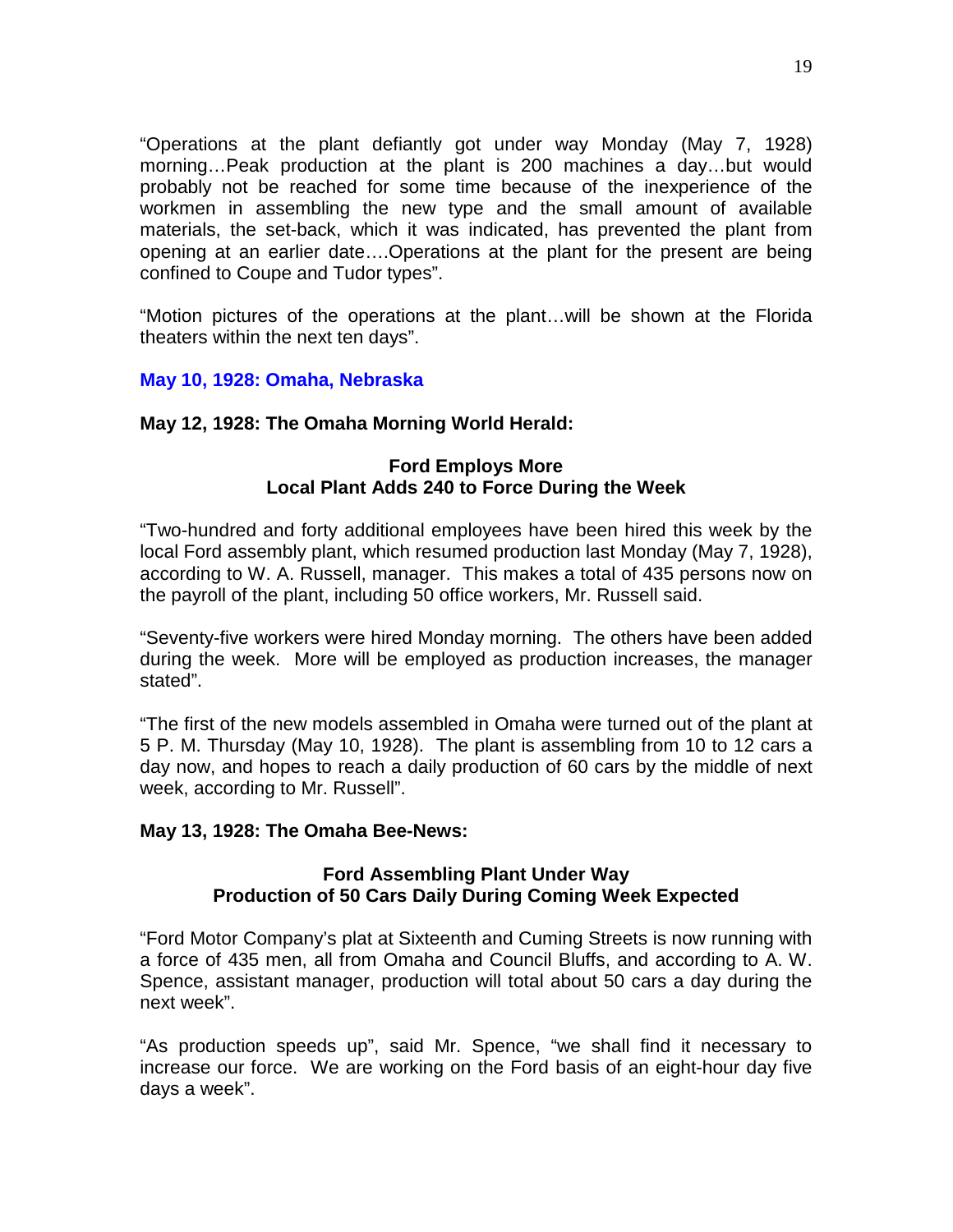"Maximum capacity of the Cuming Street plant is 220 cars a day, and maximum working force reaches about 700. The first "A" model of the new car left the factory Thursday, May 10".

# **May 13, 1928: The Houston Chronicle:**

# **Ford Production Here Reaches 40 Cars Every Day**

"Production of the Ford Motor Company of Texas has reached 40 automobiles a day at the Houston plant on Harrisburg Boulevard, it was announced by P. W. Schwab, manager".

"This will be speeded along until one of the machines will be rolling off the assembly line here in a shorter time than every two minutes, he said".

"Inside the plant, activities along more than a mile of conveyers are hardly different in the building of Model A Fords, then when last year the old planetary transmission types were being assembled".

"Modern air and electric devices lift heavy parts so the workmen have less physical effort to expend. Painting devices which includes vats for wheels and fenders, and electric guns for lacquering the bodies are much the same as formally used".

"Air dryers and ovens for hardening painted surfaces help save time along the assembly lines".

"Unfamiliarity of workmen with some of the new machines, parts and location of equipment, which has been moved, are mainly responsible for the small production at this time".

"One entire floor of the big plant is given over to parts for the Model T Fords, while another is stored with parts to be sent out for the Model A cars. Service for both cars is essential, it was declared".

# **May 15, 1928: Ford News:**

## **Production at Branches Increasing Twenty Plants Now Building Model A Cars Several Added to List**

"Ten more plants of the Ford Motor Company have begun production of the Model A cars since April 1, at which time the company announced that ten plants were in operation. The latest plants to get under way are Atlanta (APX), Omaha, Jacksonville, Houston, and Oklahoma City (APX)".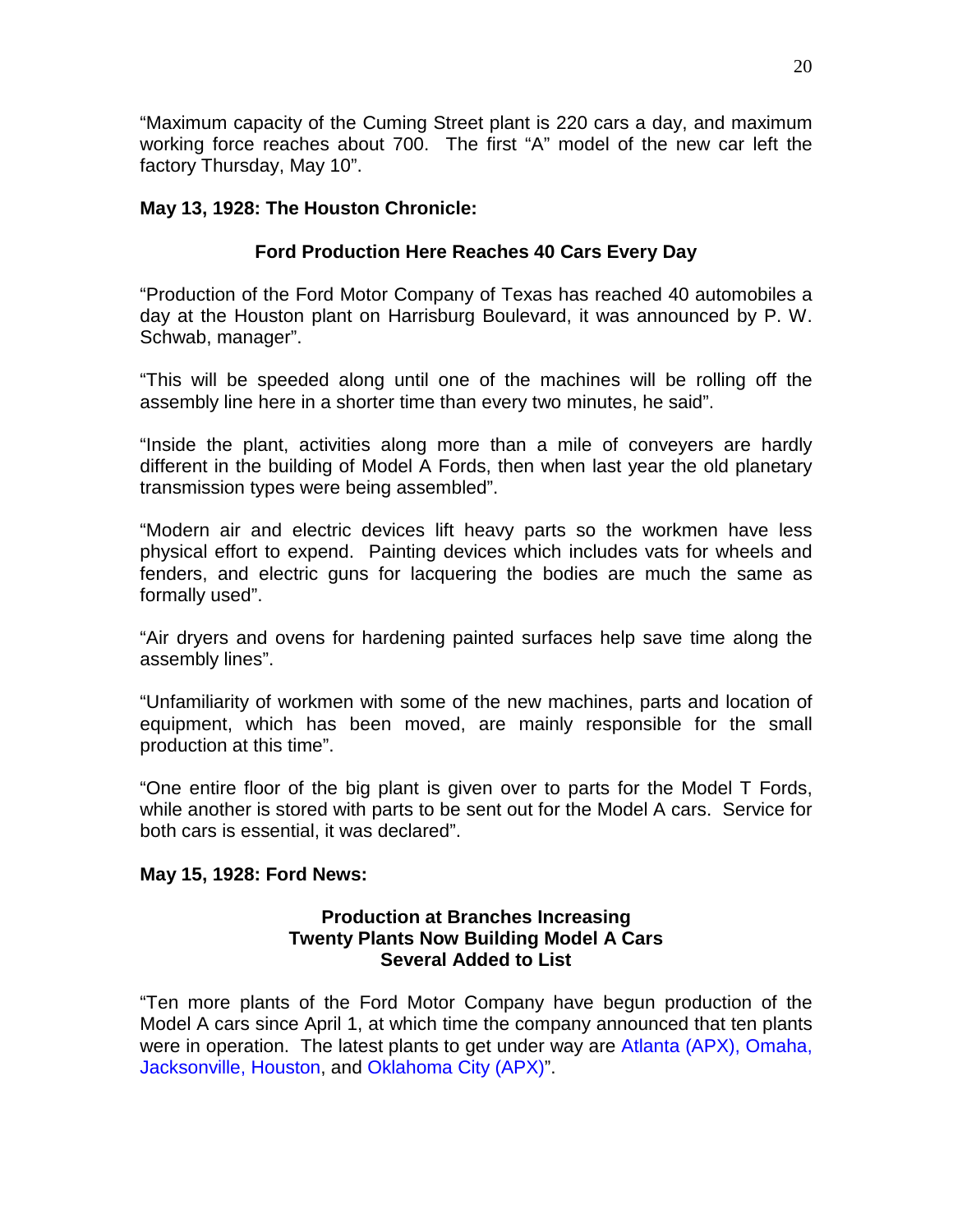"Those now turning out cars include: besides those named and Fordson (APX) (are): Buffalo, Chester, Chicago, Dallas, Kansas City, Kearny, Louisville, Memphis, Norfolk, St. Louis, San Francisco, Seattle (APX), Somerville, Twin City".

# **May 15, 1928: New Orleans, Louisiana**

# **May 15, 1928: The New Orleans Times Picayune:**

# **First Model A Ford to Roll Out of Arabi Plant Starting Quota of 200 Automobiles This Week**

"The first Model A Ford from the Arabi plant of Ford Motor Company (7200 North Peters Street) will roll from the assembly line at 9 o'clock this morning".

"The first machine, a two-door sedan (*Tudor Sedan*), with serial number 77-225 (A77225, an April 9, 1928 stamped engine), will mark the beginning of steady production at the Arabi plant, with a quota of 200 cars set for the present week. From this time on output will be steadily increased, according to H. J. Burkett, superintendent, to a minimum of 200 cars daily".

"At this time, slightly more than 500 men are at work in the plant and the force will be increased just as rapidly as the new employee can be trained. Within a short time, Mr. Burkett says, the plant will be operating on the peek schedule of three eight-hour shifts".

"While output at the Arabi plant is being distributed among dealers in the New Orleans territory—all of Louisiana, the south half of Alabama—shipments from the Louisville and St. Louis plants will continue arriving to help fill the great and steadily growing demand for the new models".

"From Louisville the cars are coming by rail, while from St. Louis shipments via barge now are en route to New Orleans".

"The Arabi plant, now is conducting a training school for the 240 dealers of the New Orleans territory, the instruction period closely following ????? through which 240 shop superintendents and 240 mechanics passed under the eyes of W. M. Waddeil, expert instructor".

> • Fargo: May 24, 1928: It was reported that "Production of the Fordor Sedan has started in a limited way". (6)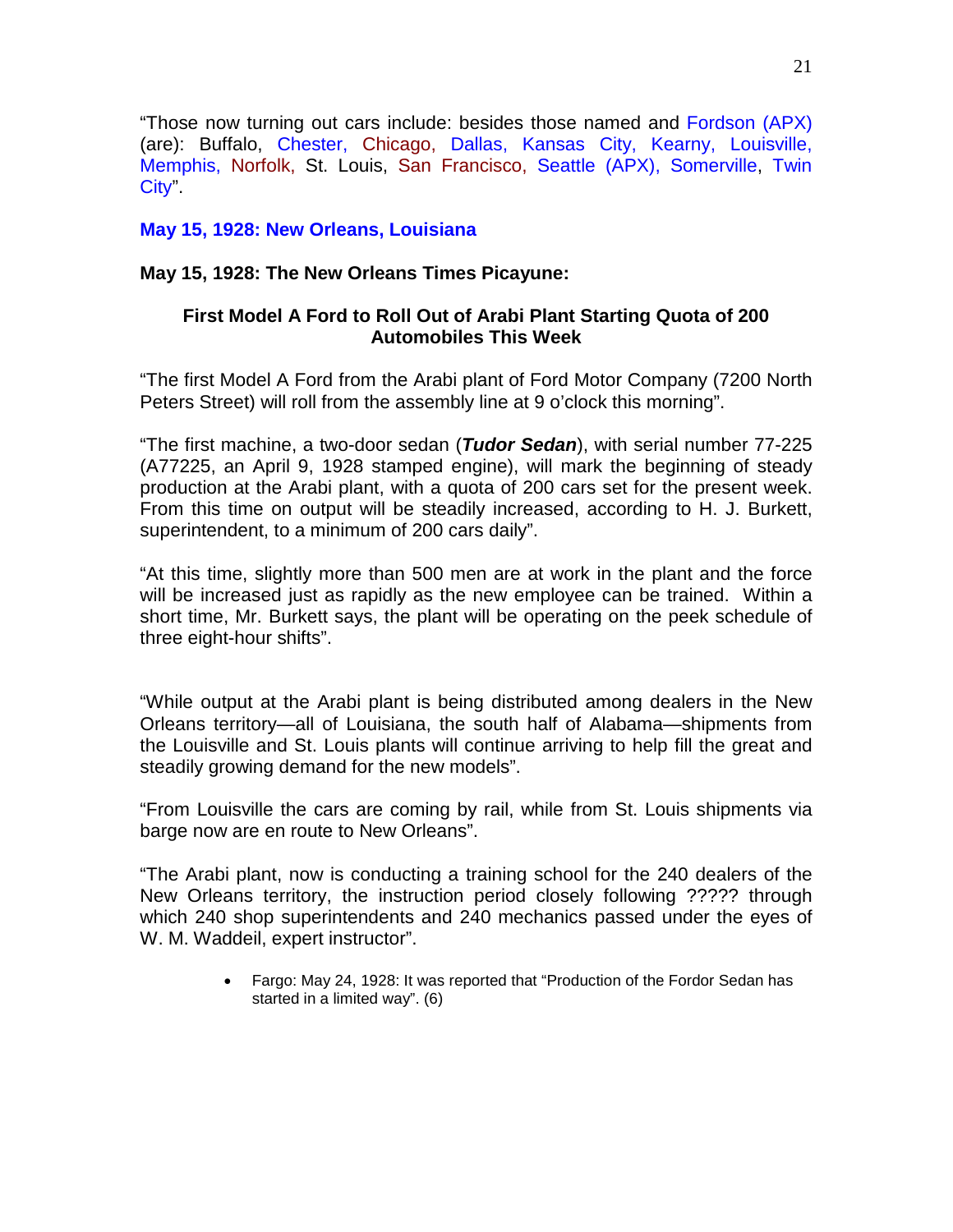So, as of May 15, 1928, the following plants were known to be in operation:

**Atlanta, GA (A or AA); Buffalo, NY (BO); Chester, PA (CR); Chicago, IL (CHI); Dallas, TX (DS); Dearborn/Fordson (The Rouge) MI (F or FD); Houston, TX (H); Jacksonville, FL (JE); Kansas City, KS (KC?); Kearny, NJ (KY); Louisville, KY (LE); Memphis, TN (MEM); New Orleans, LA (NO); Norfolk, VA (NK); Oklahoma City, OK (OC); Omaha, NE (??); San Francisco, CA (SFA or SFAA); Seattle, WA (AS); Somerville, MA (S); St. Louis, MO (STL); Twin City, MN (TC).**

*Note: This meant that St. Louis and Buffalo were all in operation after April 1 and before May 15, 1928.*

**May 21, 1928 (APX): Des Moines, Iowa**

## **May 21, 1928: Mason City Globe-Gazette:**

## **Ford Assembly Plant at Des Moines Opended Monday**

"Indictive of the extent to which production is being speeded up, the Ford assembly plant here, employing a large force of workers, will be reopened Monday (May 21, 1928).

### **May 26, 1928: Unknown Publication:**

# **Ford Assembly Plants Get Into Production**

"The Denver plant has been gotten ready for production and will start operations June 4 (June 5, 1928)".

"The Des Moines plant opened this week after being closed a year."

"Los Angles is running at 35 cars a day…".

### **May 27, 1928: New York Times:**

# **At The Wheel**

"They're making Fords in twenty-one places now: Atlanta (APX), Buffalo, Chester, Chicago, Dallas, Detroit (Fordson) (APX), Houston, Jacksonville, Kansas City, Kearny, Louisville, Memphis, New Orleans, Norfolk, Oklahoma City (APX), Omaha, St. Louis, San Francisco, Seattle (APX), Somerville, and Twin City".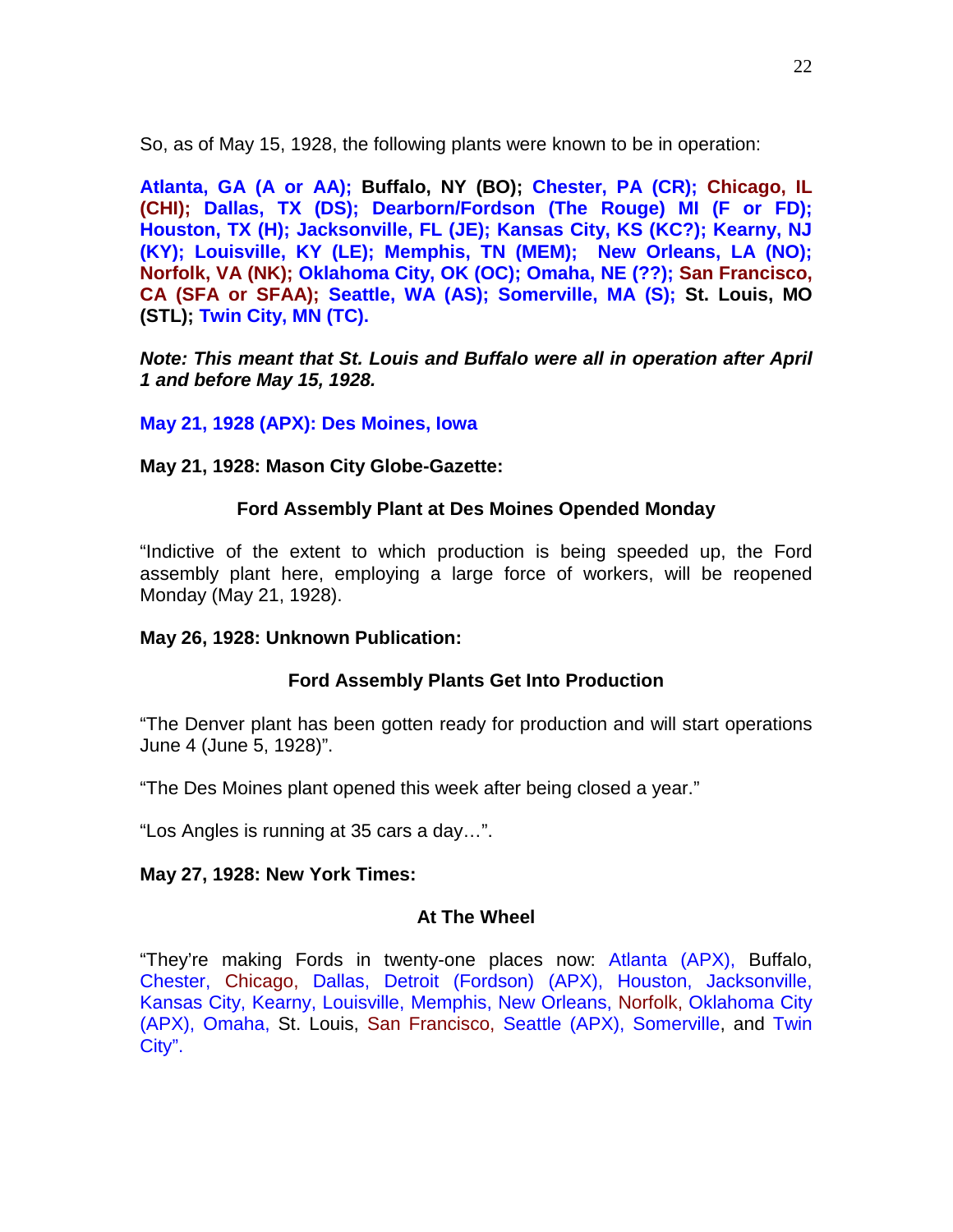"There are thirty-four Ford assembly plants in all, thirteen remaining to be opened".

*Note: There were 32 Ford assembly plants in the USA, not 34, thus leaving 11 remaining to be opened. Unless…they were also referring to Fargo and Salt Lake City which were Ford "service plants".*

**May 28, 1928: Manchester, England**

**June 5, 1928: Denver, Colorado**

**June 5, 1928: The Denver Post:**

## **Plant In Denver Makes Its First New Ford Auto Production to Be Steadily Increased 600 to Be Employed**

"The first Model A "BUILT IN DENVER FORD" came of the line at the Denver plant of the Ford Motor Company, Tuesday, in what was the beginning of a schedule of production of twenty cars daily, the production to increase each week thruout the summer".

"The Denver plant will turn out Fords for all of Colorado and Wyoming, northern New Mexico, southern Idaho and parts of Utah. The stock comes from the plant from Detroit in separate and unfinished parts. The entire car is assembled and built at the Denver plant, even to the enameling and painting of the machine".

"The force of 290 men that started at the plant Monday, the opening day, working full time, will be increased, according to Emory Afton, general manager of the plant, to the maximum capacity of 600 employees before the summer is over. Fifty cars daily will be the rate of production next week, Afton said, after which each week will show a corresponding increase".

"According to the general manager, the Denver plant has never been so flooded with orders since it began operations here, fourteen years ago (1914). Interest in the new Model A is tremendous in Denver and thruout the west, he said".

"A one-fourth mile overhead track at the plant carries bodies thru the various processes, while a track equally as long runs on the floor, leading to the final process, after which the car is ready for the driver".

### **June 7, 1928 (APX): Pittsburgh, Pennsylvania**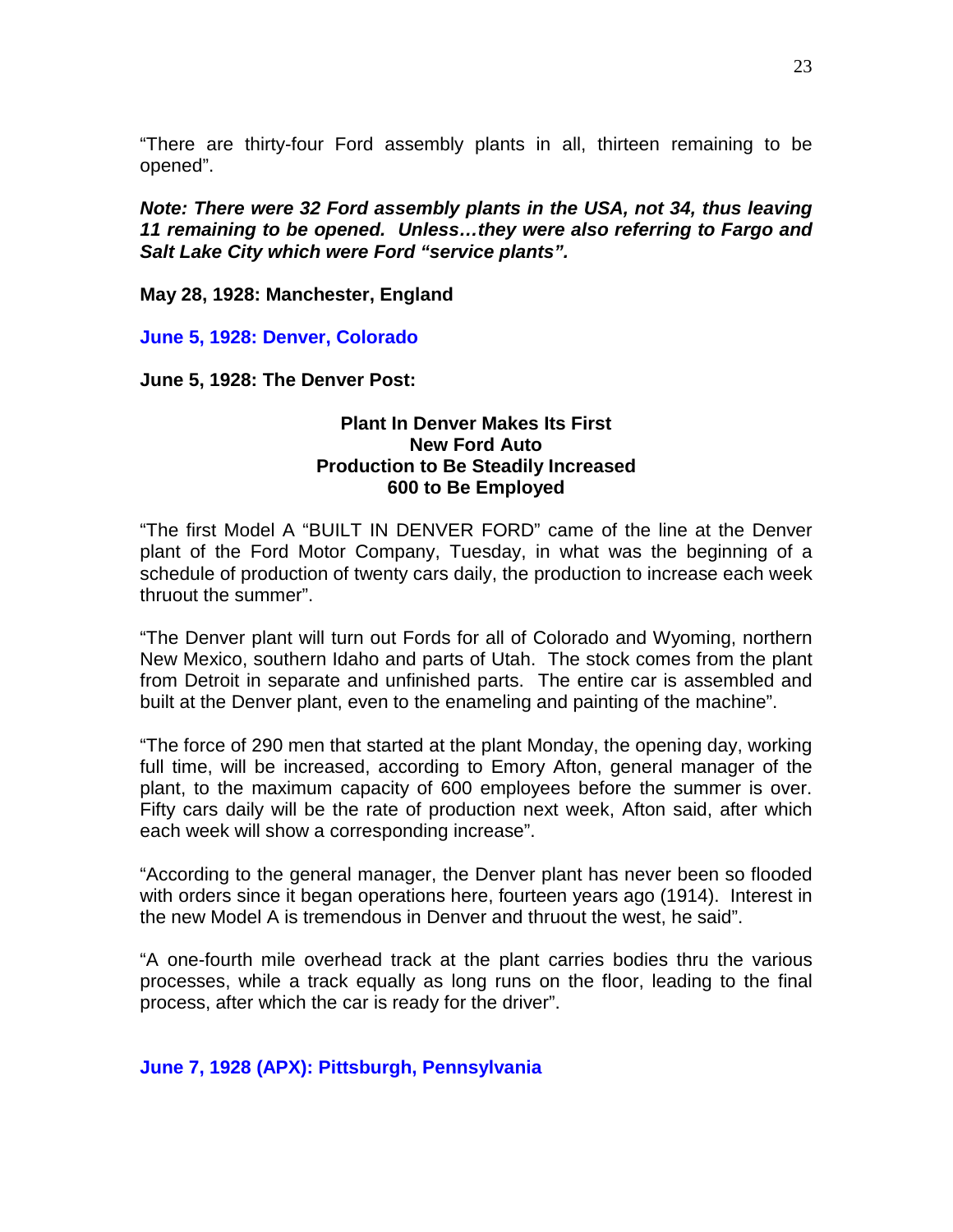## **June 7, 1928: The Pittsburgh Press:**

## **Ford Plant Resumes Here Local Unit On A 50-Car A Day Schedule**

"The Pittsburgh factory branch of the Ford Motor Company has begun active operation in assembling and distributing new Ford models".

"While only about 20 cars are being turned out each 24 hours, production has been placed on a 50-car a day schedule and over 400 men have been given employment in the various departments of the Pittsburgh plant".

"George Yule, manager of the local unit, said today that the plant's former employees have been re-engaged and in addition a number of new men who are being trained to handle the production when it reaches 200 cars per day, the capacity of the plant".

"While the Pittsburgh unit is one of the last of Ford's 35 branches to resume operations, it is considered one of the most important in the point in supplying dealers in a wide area".

"Efficiency in assembling the new Ford's is being placed above immediate quantity output, according to the local manager".

# **June 23, 1928\*: Milwaukee, Wisconsin**

**July 2, 1928: Ford News:**

# **Thirty Assembly Plants Now Build Ford Model A Car**

## *Note: Those 10 plants, since May 15, 1928, were not mentioned in the article, nor was any plant as that goes.*

- Fargo: July 13, 1928: "Production of the Standard (Special) Coupe will be started next week". (3)
- February 5, 1929: Briggs was building all bodies for coupes (4)

The Special Coupe (49-A) replaced the Standard Coupe (45-A) in July 1928 and went through July 1929 when Ford reverted back to the Standard Coupe. Although Ford did not use the "Special" in its description, no "special" production figures are known as they were not differentiated during production. Please refer to the 1928-1929 production figures for the Standard Coupe.

# **July ??, 1928: Antwerp, Belgium and Barcelona, Spain**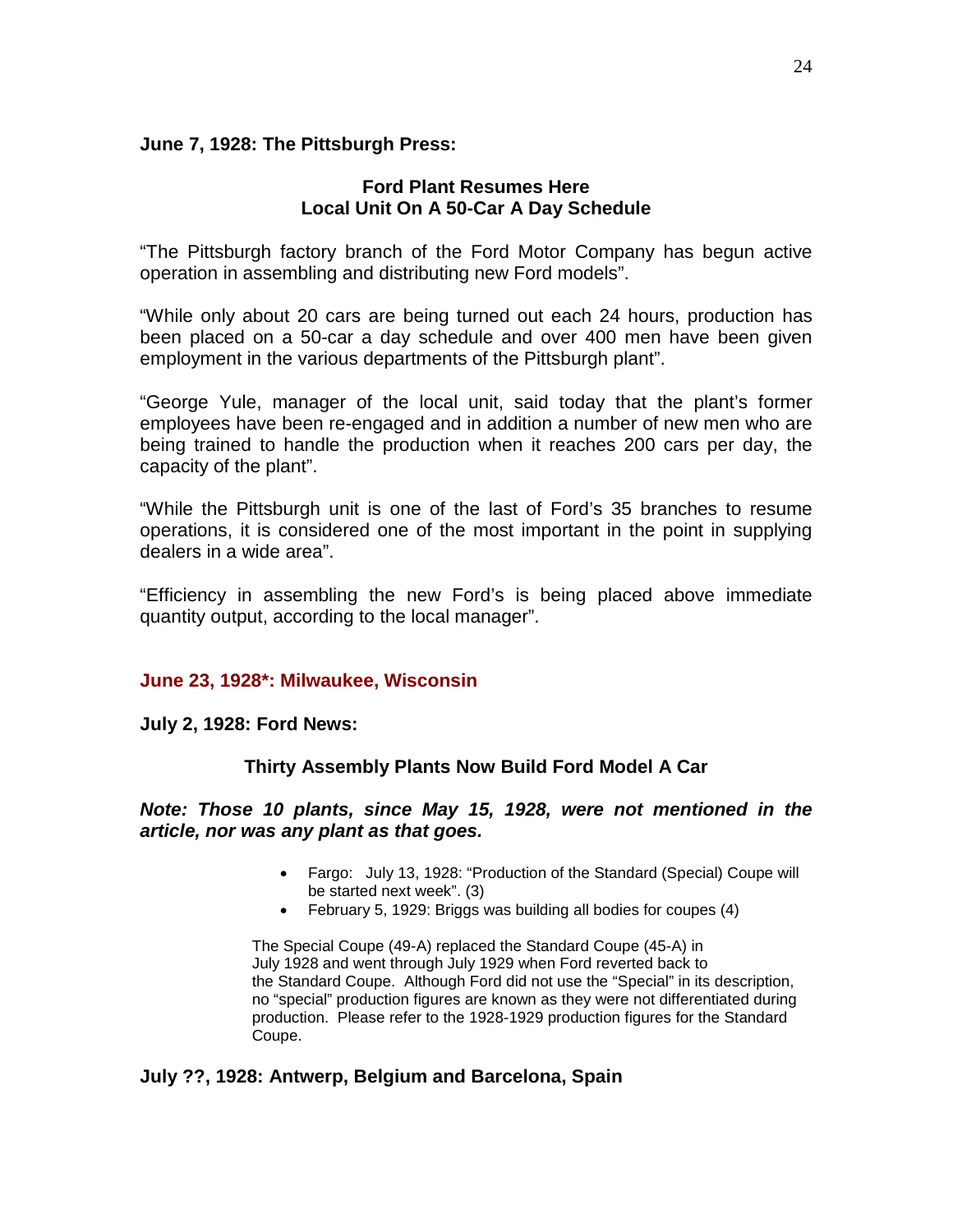**July 9, 1928: Buenos Aires, Argentina**

**August ??, 1928: Berlin, Germany and Sao Paulo, Brazil**

**September 12, 1928: Portland, Oregon**

**September 13, 1928: The Oregonian:**

## **Ford Autos Turned Out Six Cars Assembled Here In First Day's Run Formal Ceremony Later Planned and Public Will Be Asked to See Production**

"Henry Ford's first Portland-assembled Model A automobile was produced yesterday. It was the first Ford car to be turned out of the Portland plant (481 Eleventh Street) in the last 15 months".

"Assembly operations yesterday (September 12, 1928) were careful and painstaking, in line with the Ford policy of not rushing production. Six cars were assembled yesterday, one more than had been planed for. Next week's schedule calls for 10 cars a day, then 20 cars a day, and finally 75 cars a day".

"C. A. Bullwinkle, Portland Ford manager, expects to have 250 men producing the 75 cars a day on or before the first of the year".

"No formal ceremonies were held yesterday at the Ford plant. Only a few Ford officials and newspaper men were present to watch the first car come off the line. A formal opening will be held later, at which time the public will be invited".

"Ford dealers and factory officials expressed pleasure yesterday at the opening of the Portland plant. This added output will gradually enable the dealers to supply the many thousand Ford orders on the books. Even with limited production, Ford sales are now second in Oregon".

**September 21, 1928: Cleveland, Ohio**

### **September 22, 1928: The Cleveland Plain Dealer:**

### **Ford Assembly Is Started Here West Sider Gets First Car Off Line**

"The first of the new model Fords to be assembled at the Cleveland branch at Euclid Avenue and E. 116<sup>th</sup> Street, was driven away two minutes later yesterday (September 21, 1928) by its owner, David Gottdiner, president of the Victor Tea Company 2064 W. 25<sup>th</sup> Street".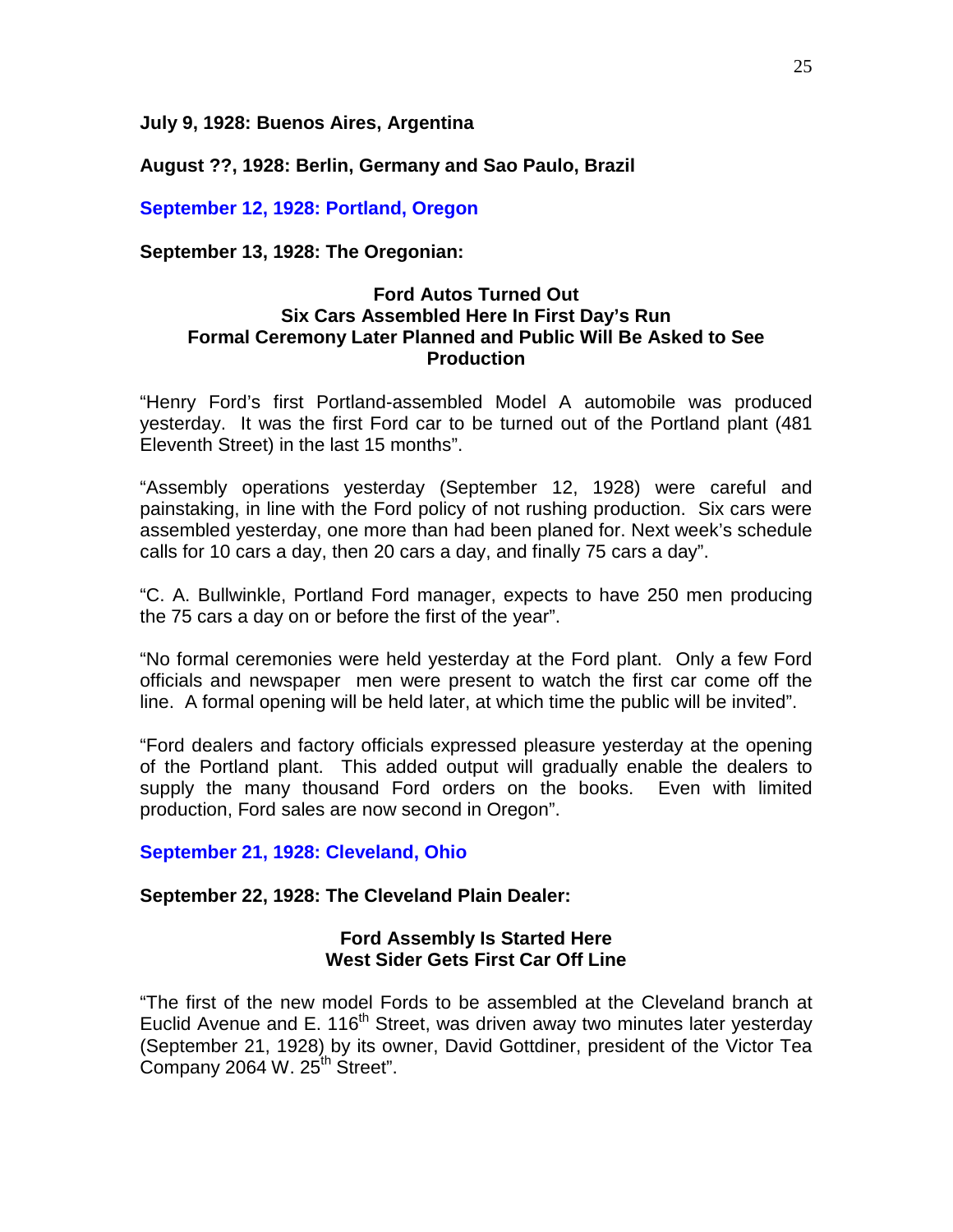"The line at the branch starts production with a schedule of 50 cars a day, which is expected to be increased to well over 100 within a short time. The branch will employ 350 men regularly, which further boost's Cleveland's employment figures".

"The first Model A car to be assembled here was the new *Fordor Sedan*. It reached the end if the assembly line yesterday (September 21, 1928) while officials and employees of the branch cheered and cameras clicked".

"In the absence of A. B. Pease, branch manager, P. H. Bryon, assistant manager, congratulated Gottdiner on his selection of the new car. G. B. Ehrman, Ford dealer of 3212 W. 25<sup>th</sup> Street, sold the car to Gottdiner. A moment later, Gottdiner drove the car away".

# **September ??, 1928: Yokohama, Japan and Asnieres, France**

# **September/October ??, 1928: Mexico, City, Mexico**

**October, ??, 1928 Copenhagen, Denmark**

# **October 1, 1928: Ford News, page 213:**

"All assembly plants, both foreign and domestic, are now in production on the Model A car".

# *Note: Between July 2 and October 1, 1928, the last two USA Ford assembly plants opened for the production of the Model A Ford. They were not named.*

By October 1, 1928, the following plants were known to be in operation:

Atlanta, GA (A or AA); Buffalo, NY (BO); Charlotte, NC (CE); Chester, PA (CR); Chicago, IL (CHI); Cincinnati, OH (CI); Cleveland, OH (CL or CLE or CLEV); Columbus, OH (G); Dallas, TX (DS); Dearborn/Fordson (The Rouge) MI (F or FD); Denver, CO (DR); Des Moines, IA (DM); Houston, TX (H); Indianapolis, IN (I); Jacksonville, FL (JE); Kansas City, KS (KC?); Kearny, NJ (KY); Los Angles, CA (LA); Louisville, KY (LE); Memphis, TN (MEM); Milwaukee, WI (??); New Orleans, LA (NO); Norfolk, VA (NK); Oklahoma City, OK (OC); Omaha, NE (??); Pittsburgh, PA (??); Portland, OR (PO); San Francisco, CA (SFA or SFAA); Seattle, WA (AS); Somerville, MA (S); St. Louis, MO (STL); Twin City, MN (TC).

Blue is date of opening and article to support the opening (21); Red is "possible" date only and NO article to support the opening (4); Chicago, Milwaukee, Norfolk, San Francisco.

Black is NO date and NO article to support the opening (7).